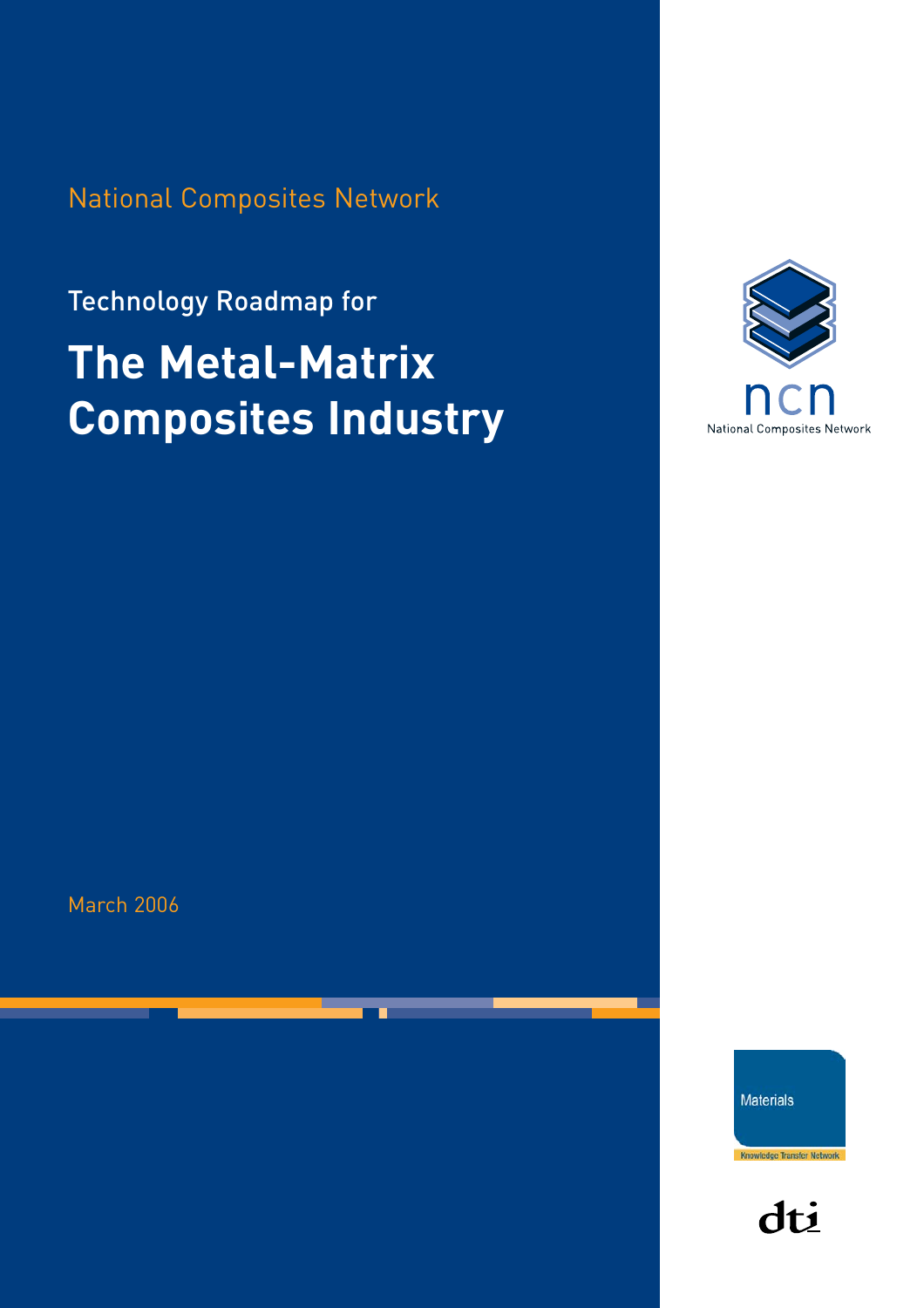# **TABLE OF CONTENTS**

|                |                                                      |                                                                                                            | Page           |
|----------------|------------------------------------------------------|------------------------------------------------------------------------------------------------------------|----------------|
| $\mathbf{1}$ . | <b>EXECUTIVE SUMMARY</b>                             |                                                                                                            | 1              |
| 2.             | <b>CONTRIBUTORS</b>                                  |                                                                                                            | $\overline{2}$ |
| 3.             | <b>METHODOLOGY</b>                                   |                                                                                                            | 3              |
| 4.             | <b>CURRENT SITUATION</b><br>(Where are we now?)      |                                                                                                            | 4              |
| 5.             | <b>FUTURE DIRECTION</b><br>(Where do we want to be?) |                                                                                                            | 7              |
| 6.             |                                                      | BARRIERS TO PROGRESS AND POSSIBLE SOLUTIONS<br>(What is stopping us getting there and what do we do next?) | 10             |
| 7.             |                                                      | <b>ACTIONS / RECOMMENDATIONS</b>                                                                           | 13             |
| 8.             | <b>APPENDICES</b>                                    |                                                                                                            |                |
|                | 8.1                                                  | Methodology                                                                                                |                |
|                | 8.2                                                  | Summary of publications on Metal-Matrix Composites                                                         |                |

8.3 Results of brainstorming with hexagons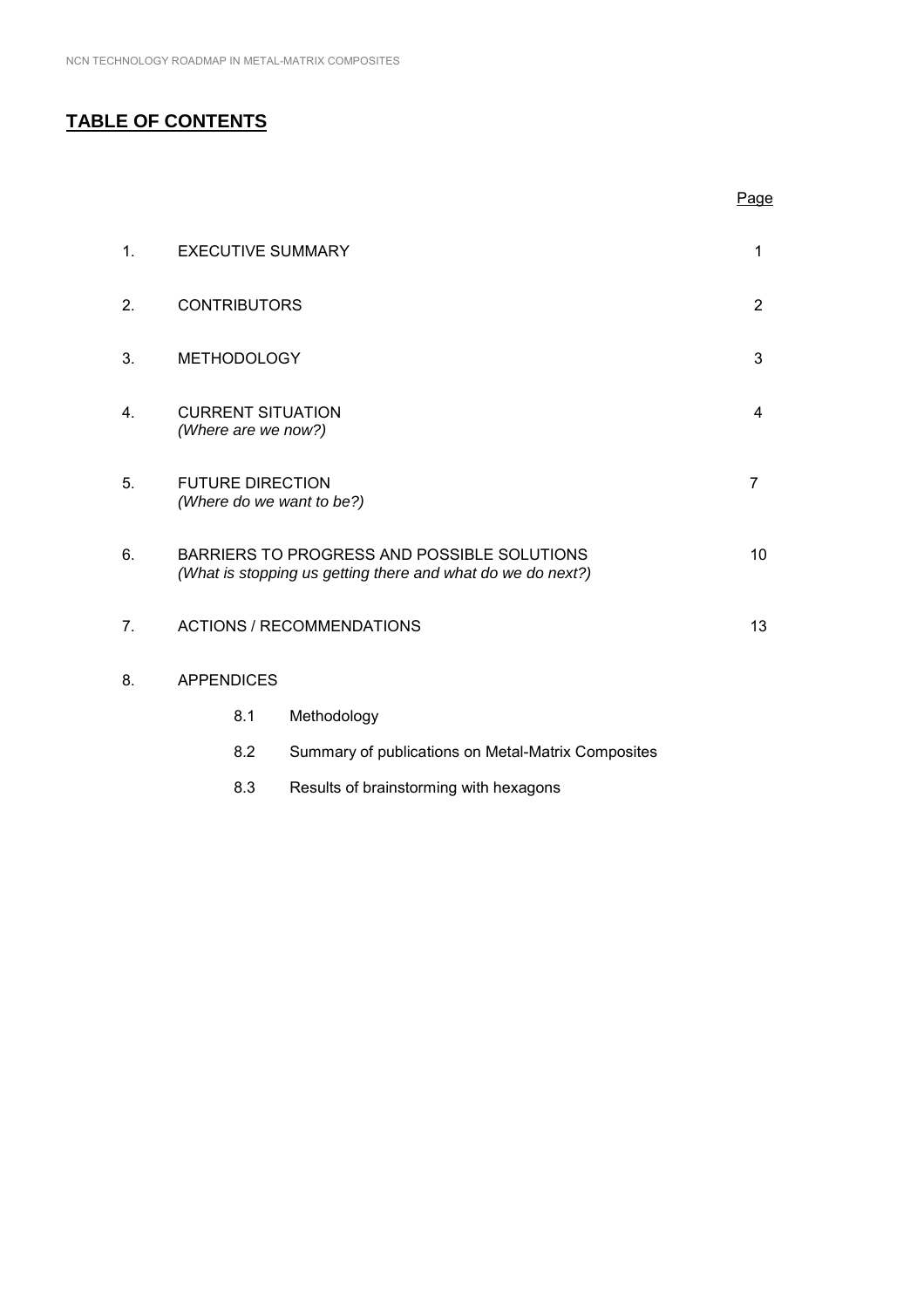# **1. EXECUTIVE SUMMARY**

A group of experts were assembled to help draft this first stage of a roadmap in metal-matrix composites, following accepted roadmapping procedures considering 4 stages:

- Where are we now?
- Where do we want to be?
- What is stopping us getting there?
- What needs to be done to overcome the barriers?

The following actions and recommendations were forthcoming from the Roadmap on Metal-Matrix Composites:

- The UK has some strengths in MMCs:
	- o It has a good record of creativity and innovation
	- o There is expertise in aluminium MMCs
- There is, however, no critical mass at present. The aim should be to achieve critical mass by 2010.
- There would be many benefits to the UK's MMC community if there was a strong network in place. This would enable sharing of best practice, with improved communications, and should lead to faster development times.
- There is a lack of knowledge about what is happening generally, and what the capabilities are in this field in the UK. The National Composites Network is in a strong position to provide databases, and the following were suggested:
	- o Directory of capabilities
	- o Guidelines on design and machining
	- o Certified database of materials properties
- Although it was thought that a central Titanium MMC Institute would be beneficial to the community, it was felt that money would be better spent on demonstrator programmes.
- There is a gap in knowledge about how MMCs can, and are, being used. More publicity, in the form of exciting articles, should be undertaken. It was also suggested that the Design Group of the Institute of Materials, Minerals and Mining should be given an illustrative presentation on MMCs.
- A set of case studies on MMCs would also be useful for promotional purposes.
- Risk aversion among engineers inhibits progress, and in addition, there is reluctance by government to invest in this area because of the current size of the market. There was discussion about working through EU Framework Programme 7 (FP7) since MMCs are more likely to be strategically important to the European Community as a whole.
- Future initiatives (such as UK Partnerships) should be longer term; in the past they have only been for 3 years.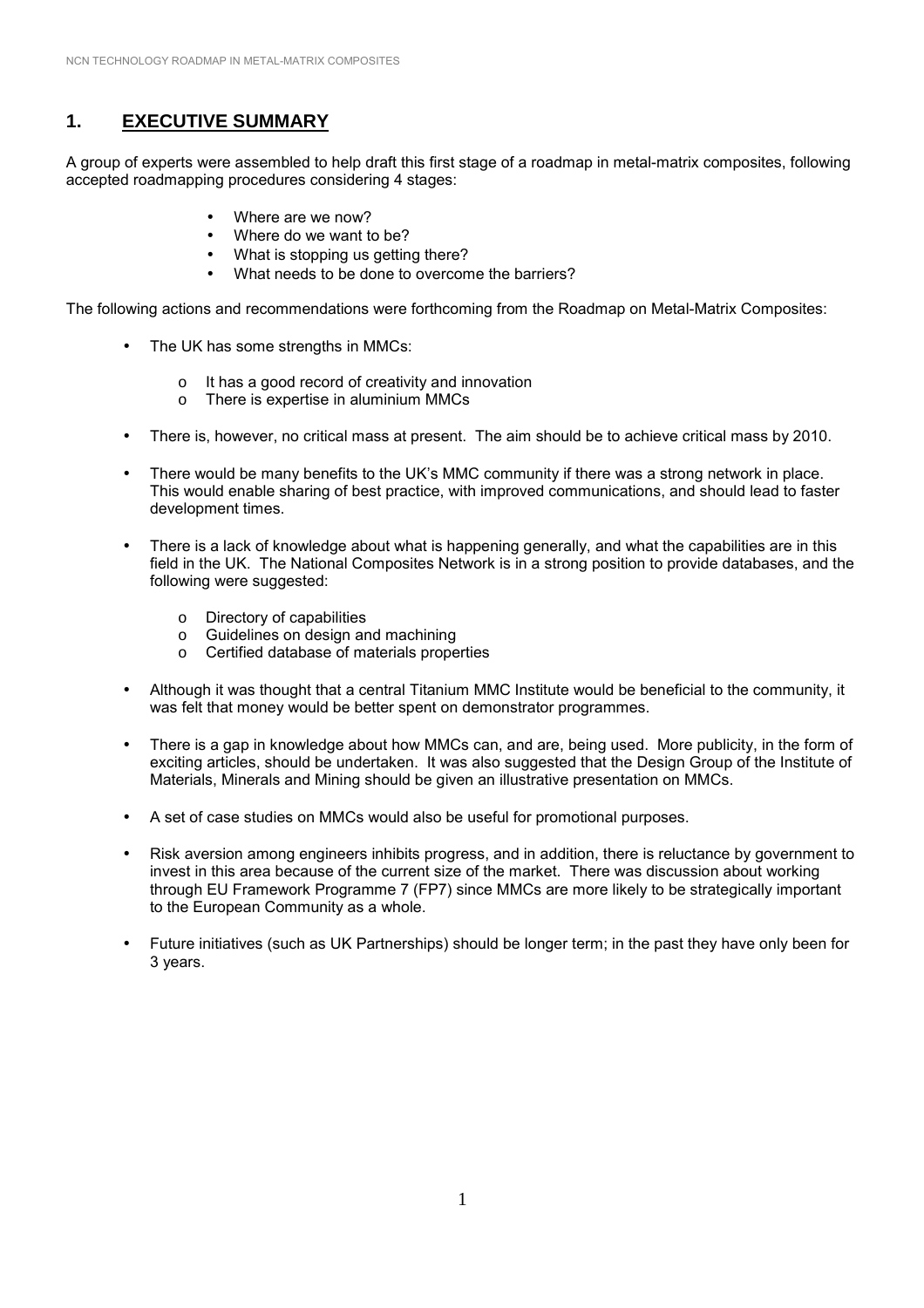# **2. CONTRIBUTORS**

The following people attended a meeting in the Bosworth Hall Hotel, Market Bosworth, Warwickshire on Thursday 2<sup>nd</sup> March 2006 to formulate the first phase of the National Composites Network's Roadmap in Metal-Matrix Composites:

| <b>Name</b>           | <b>Affiliation</b>               | E-mail address                       |
|-----------------------|----------------------------------|--------------------------------------|
|                       |                                  |                                      |
| Andrew Walker         | NATEC, University of Manchester  | andrew.m.walker@manchester.ac.uk     |
| Paul Bowen            | University of Birmingham         | p.bowen@bham.ac.uk                   |
| <b>Andrew Tarrant</b> | <b>AMC</b>                       | andrew.tarrant@amc-mmc.co.uk         |
| Andy Smith            | <b>B3 Technologies Ltd</b>       | as@b3technologies.com                |
| Paul Fannon           | Smiths Aerospace                 | paul.fannon@smiths-aerospace.com     |
| <b>Phill Doorbar</b>  | Rolls-Royce                      | Phill.doorbar@rolls-royce.com        |
| Dan Ninan             | <b>GKN Aerospace</b>             | dan.ninan@ukes.aerospace.gknplc.com  |
| Paris Keramidas       | Dunlop Aerospace                 | paris.keramidas@dunlop-aerospace.com |
| Athina Markaki        | University of Cambridge          | am253@cam.ac.uk                      |
| Roger Bushby          | Composite Metal Technologies Plc | cmt@qinetiq.com                      |
| <b>Richard Pearce</b> | LAF Industries (UK) Ltd          | richard@dacmac.co.uk                 |
| Simon Barnes          | University of Manchester         | simon.barnes-2@manchester.ac.uk      |
| <b>Marcus Warwick</b> | NCN / TWI                        | marcus.warwick@twi.co.uk             |

Alan Smith Facilitator Facilitator [SmithAZT@aol.com](mailto:SmithAZT@aol.com)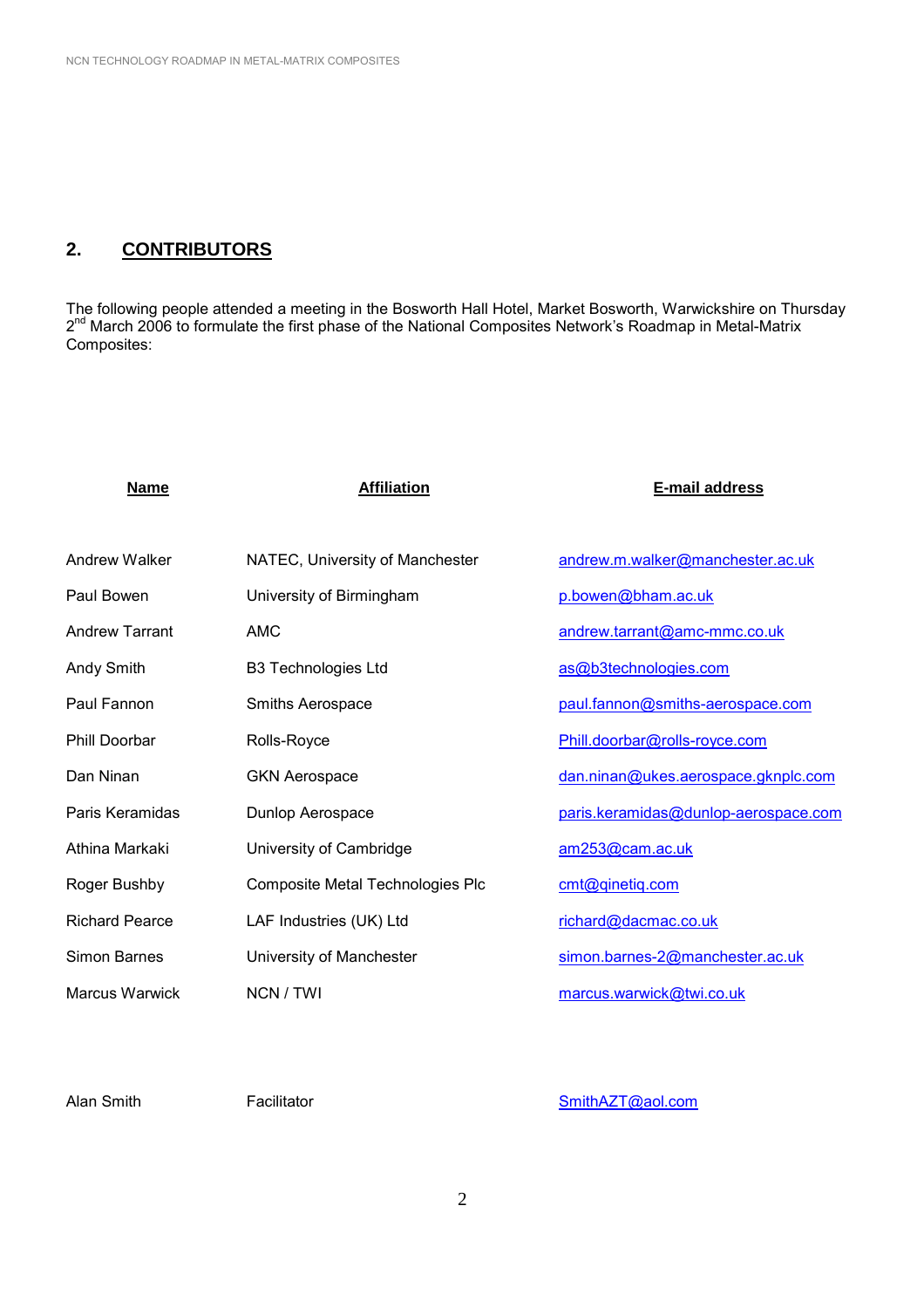# **3. METHODOLOGY**

The methodology used for this roadmap is summarised in Appendix 8.1, following the procedures typically used for other roadmaps that have been produced.

Experts, in groups of around five, are asked to provide their thoughts and opinions for the four main stages of the roadmapping process:

- Where are we now?
- Where do we want to be?
- What is stopping us getting there?
- What needs to be done to overcome the barriers?

For each stage, large hexagon *Post-its* are used to gather each input. These are then clustered under common topics as a spokesman from each group presents their findings. This draws comments from the rest of the participants and generally arrives at a consensus of opinion.

Using adhesive stickers, priorities are given to what are considered the most important issues for the second stage of the roadmapping process, enabling a key priority list to be established for subsequent steps.

The final outcome is a list of priority items that need action in order to enable the industry to progress in a more dynamic and competitive manner.

As with other roadmaps, once this first edition is produced, comments are sought from others in the field, so that ownership comes from the entire community.

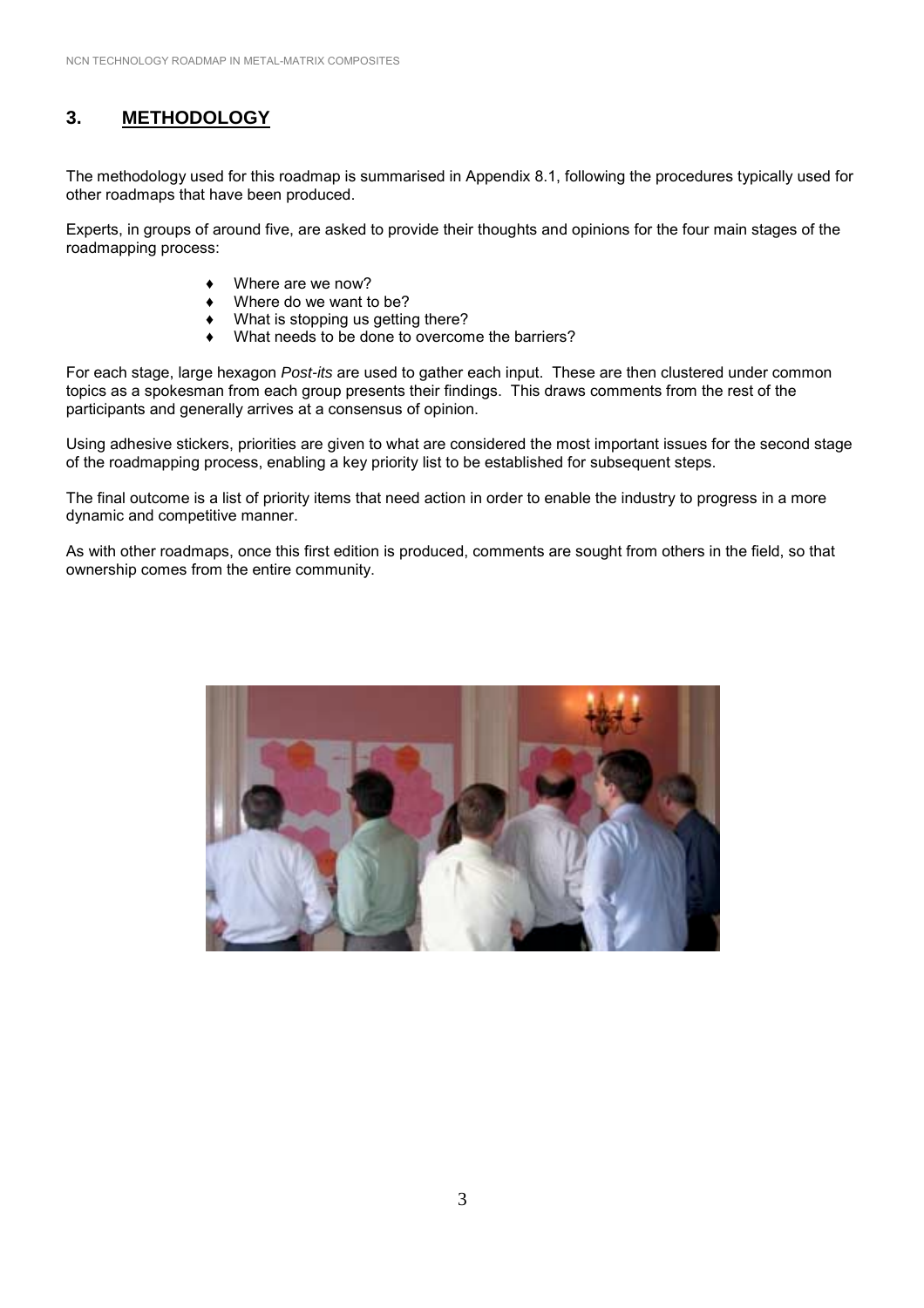# **4. CURRENT SITUATION**

A number of recent publications have considered the future trends in the field of Metal-Matrix Composites. By way of introduction, these were summarised in Appendix 8.2.

With a group of experts from such a wide cross-section of interests in Metal-Matrix Composites (industrialists, academics, users and suppliers), the first stage of the roadmapping process, "Where are we now?", raised the points produced in Appendix 8.3 and tabulated in Figure 1.

The clustered topics covered, addressed issues regarding markets, skills, finance, technology and general industry items, in response to prompts such as:

- What are the current trends?
- What are the main drivers?
- What is the competition up to?
- Who are present leaders in the field?
- What is the UK really good at? what are our niche areas?
- What are the gaps in technology?
- Do we have the right skills?
- Is capital investment sufficient?

|                           | <b>Figure 1: Current situation</b>                                                                                                                   |
|---------------------------|------------------------------------------------------------------------------------------------------------------------------------------------------|
| <b>Trends and drivers</b> | $\sim$ Conservatism and caution because of past failures                                                                                             |
|                           | ~ Trend to lower emissions, reduced energy usage, faster time to market, improved                                                                    |
|                           | durability, and better image                                                                                                                         |
|                           | The funding situation at the moment is DTI setting regions versus regions competing for<br>$\sim$                                                    |
|                           | jobs, with no national plan                                                                                                                          |
|                           | Moves to low mass, recyclability, reduced size, specific properties, cost efficiency, and                                                            |
|                           | reduced noise                                                                                                                                        |
|                           | Legislation, cost effectiveness, marketing, and performance differentiation are principal                                                            |
|                           | drivers                                                                                                                                              |
|                           | There is a requirement to dual source<br>$\thicksim$                                                                                                 |
|                           | Engineers tend to be risk averse                                                                                                                     |
|                           | Industry and university activities are fragmented, leading to missed opportunities<br>$\sim$                                                         |
| <b>Competition</b>        | Main companies are LAF (UK), Rolls-Royce (UK), AMC (UK), Dunlop (UK), CMT (UK),<br>$\sim$                                                            |
|                           | Saffil (UK), Qinetiq (UK), Tisic (UK), 3M (US), DWA (US), MMCC (US), Duralcan (US),                                                                  |
|                           | Sumitomo (J), Nippon Carbon (J), NHK (J), FMW (US). The leaders are not in the UK.                                                                   |
|                           | Not known what China is doing.                                                                                                                       |
|                           | Design guidelines are available for monolithic materials<br>$\thicksim$                                                                              |
|                           | UK is good at creativity and innovation<br>$\thicksim$                                                                                               |
|                           | UK has strengths in Al MMC<br>$\thicksim$                                                                                                            |
|                           | Competition is very broad, with structural materials, and polymer matrix composites                                                                  |
| <b>Markets</b>            | It takes a long time to introduce new materials, especially for aerospace applications<br>$\thicksim$                                                |
|                           | High speed machinery, aerospace, motorsports, sporting goods, marine, transport,<br>$\sim$<br>space, electronics, telecommunications, and automotive |
|                           | US market is larger and difficult to access<br>$\thicksim$                                                                                           |
| <b>Skills</b>             | The skills base is getting worse, and it is not a popular career choice<br>$\sim$                                                                    |
|                           | Marketing of MMCs is poor<br>$\thicksim$                                                                                                             |
| Gaps                      | More could be achieved if there was an MIL handbook (US book for design engineers)<br>$\sim$                                                         |
|                           | There is stagnation in the UK because of a lack of critical mass<br>$\thicksim$                                                                      |
|                           | The cost / volume equation is limiting growth. It is a chicken and egg situation<br>$\thicksim$                                                      |
|                           | Materials data is fragmented                                                                                                                         |
|                           | The supply chain in the UK is immature, especially for Ti MMCs<br>$\thicksim$                                                                        |
| <b>Technology needs</b>   | End users are moving away from the UK for high volume manufacture<br>$\thicksim$                                                                     |
|                           | We need a systems approach for new materials                                                                                                         |
|                           |                                                                                                                                                      |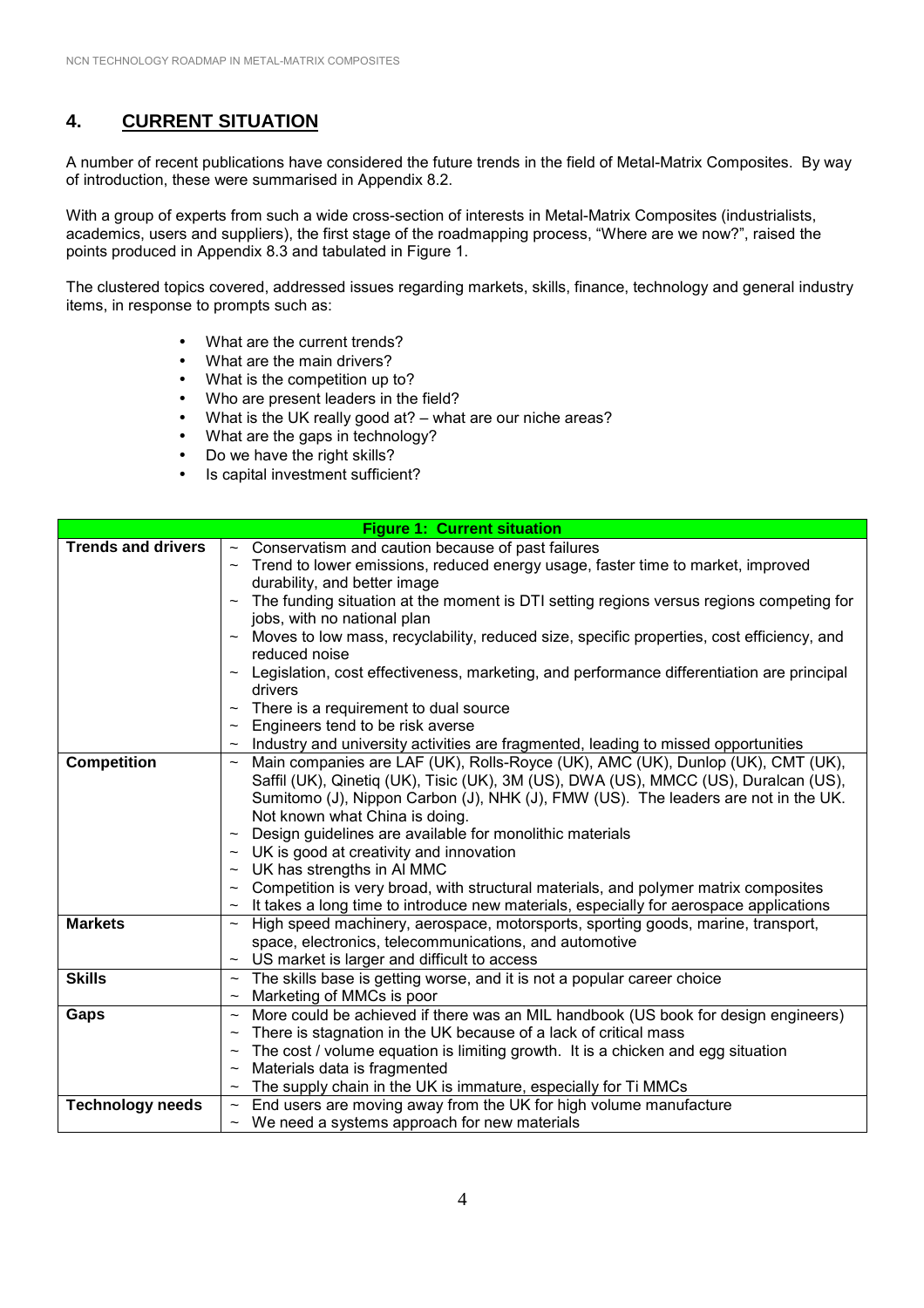| $\sim$ Need to develop material for a product (identify applications)                                                   |
|-------------------------------------------------------------------------------------------------------------------------|
| Need cost effective products and processes<br>$\sim$                                                                    |
| R&D is carried out on a shoe-string<br>$\sim$                                                                           |
| $\sim$ Prototyping should be available                                                                                  |
| Need design database for MMCs<br>$\sim$                                                                                 |
| $\sim$ We need a coherent voice for MMCs, with more collaborative work, between industry                                |
| and academia, as well as between industry sectors and organisations. Currently they<br>are ineffective and non-existent |
| Research funding has moved away from MMCs as it is not seen as being exciting.<br>$\sim$                                |
| Nanotechnology might help.                                                                                              |

The current status for Metal-Matrix Composites was identified and is summarised in the following chart:

| <b>Trends and drivers for Metal-Matrix Composites</b> |                                                                                                                         |  |
|-------------------------------------------------------|-------------------------------------------------------------------------------------------------------------------------|--|
| <b>Trends and</b><br><b>drivers</b>                   | There is conservatism and caution because of past failures.                                                             |  |
|                                                       | Trend to lower emissions, reduced energy usage, faster time to market,<br>improved durability, and better image.        |  |
|                                                       | The funding situation at the moment is DTI setting regions versus regions<br>competing for jobs, with no national plan. |  |
|                                                       | Moves to low mass, recyclability, reduced size, specific properties, cost<br>efficiency, and reduced noise.             |  |
|                                                       | Legislation, cost effectiveness, marketing, and performance differentiation<br>are principal drivers.                   |  |
|                                                       | There is a requirement to dual source.                                                                                  |  |
|                                                       | Engineers tend to be risk averse.                                                                                       |  |
|                                                       | Industry and university activities are fragmented, leading to missed<br>opportunities.                                  |  |

| <b>Current key strengths and weaknesses in Composites for the Automotive Industry</b> |                                                                          |  |
|---------------------------------------------------------------------------------------|--------------------------------------------------------------------------|--|
| <b>Strengths</b>                                                                      | UK is good at creativity and innovation.                                 |  |
|                                                                                       | UK has strengths in AI MMC.                                              |  |
| <b>Weaknesses</b>                                                                     | The leaders are not in the UK.                                           |  |
|                                                                                       | US market is larger and difficult to access.                             |  |
|                                                                                       | The skills base is getting worse, and it is not a popular career choice. |  |
|                                                                                       | Marketing of MMCs is poor.                                               |  |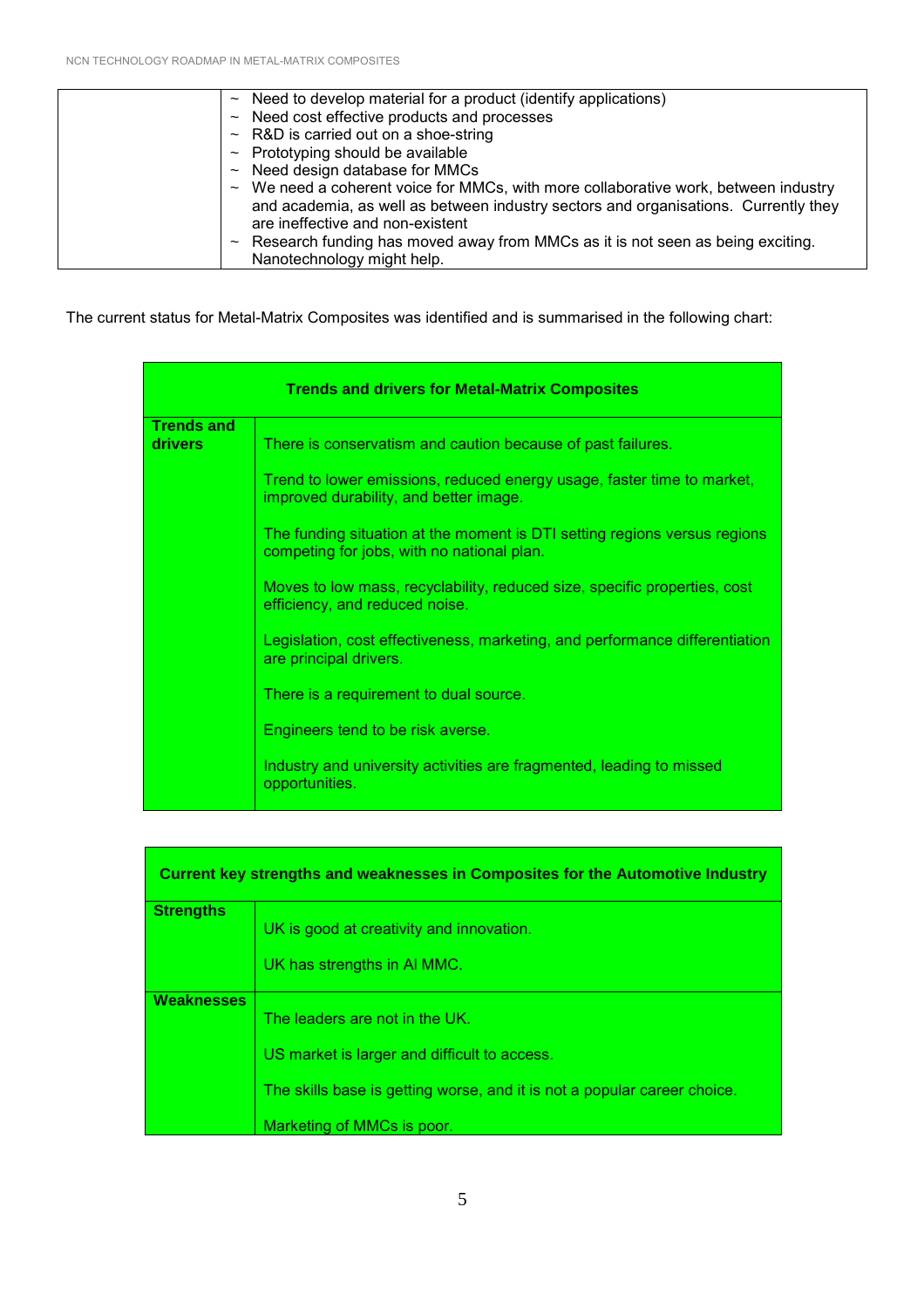There is stagnation in the UK because of a lack of critical mass. End users are moving away from the UK for high volume manufacture. R&D is carried out on a shoe-string. No design database for MMCs in UK. No coherent voice for MMCs, with more collaborative work, between industry and academia, as well as between industry sectors and organisations.

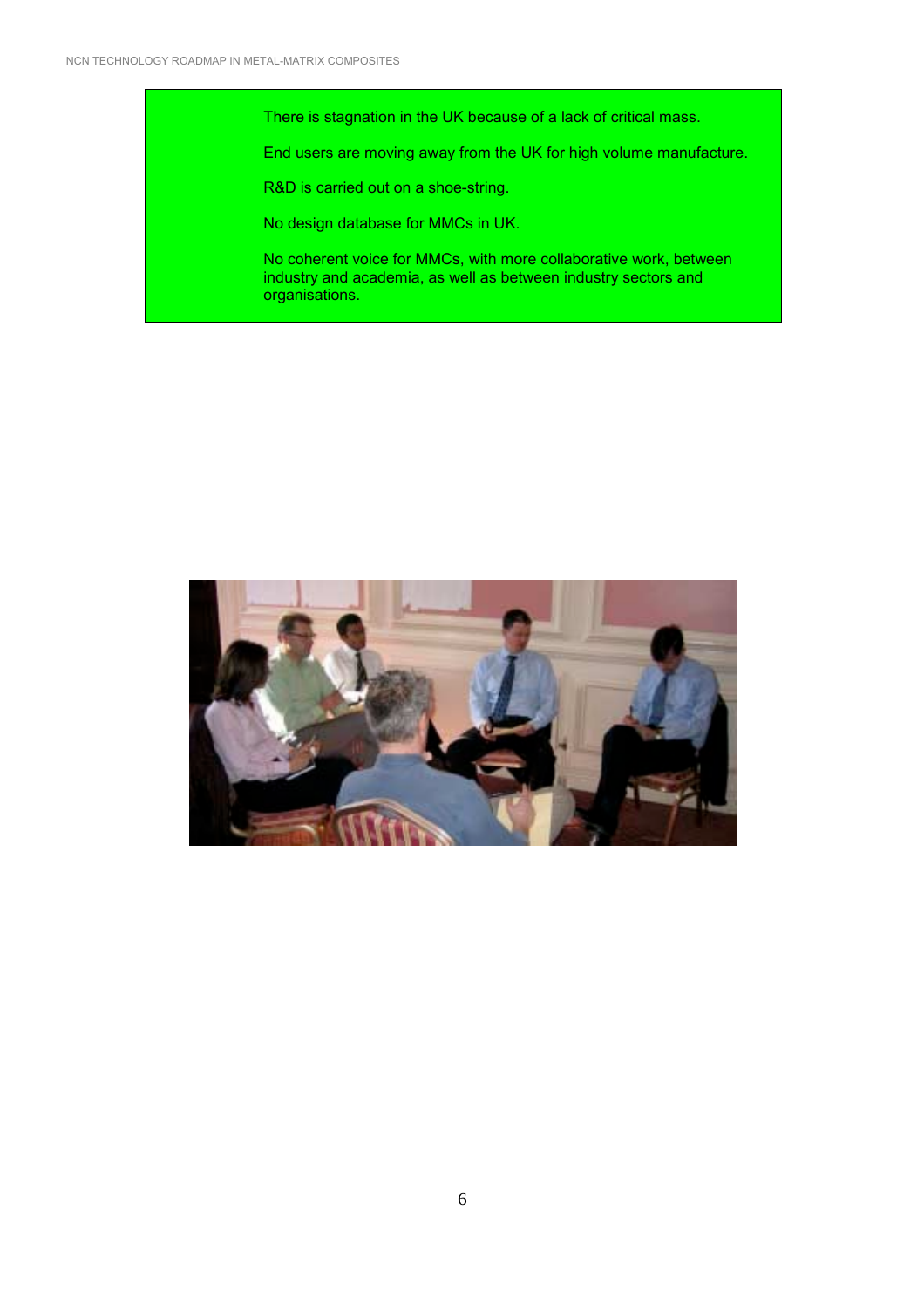# **5. FUTURE DIRECTION**

For the second stage of the roadmapping procedure, "Where do we want to be?", the technique was the same. During the first stage, looking at the current situation, some of the visions and aspirations of the participants were emerging.

To stimulate further thought, the following questions were posed:

- What is our vision for the future?
- What should we be doing to maximise benefit for the UK?
- Are we doing something now that we should put more effort into?
- Are we doing something currently that we should drop?
- What is going to make a real impact on our activities?
- What new areas should we be working in?
- Are there opportunities for creating spin-out companies?

The ideas from the participants are shown in Appendix 8.3, and are reproduced in the following diagram (Figure 2), with dots  $(•)$  indicating the level of priority judged by the team.

| <b>Figure 2: Future Direction</b>  |                                                                                                                                                  |  |
|------------------------------------|--------------------------------------------------------------------------------------------------------------------------------------------------|--|
| <b>•</b> indicates priority level) |                                                                                                                                                  |  |
| <b>Technology</b>                  | Part of current industry developed into a centre of excellence e.g. a Ti MMC Institute                                                           |  |
|                                    |                                                                                                                                                  |  |
|                                    | Breakthrough is needed into high volume application for particulate AI MMC ●●●●●<br>$\thicksim$                                                  |  |
|                                    | Need cost effective materials processing, with joining, assembly, and machining ●●●●                                                             |  |
|                                    | Areas for examination are: nano-MMCs, fibre reinforcement, perform manufacturing,                                                                |  |
|                                    | rapid solidification ●                                                                                                                           |  |
|                                    | Academic research is needed on behaviour in applications, and it must be driven by                                                               |  |
|                                    | industry needs ●                                                                                                                                 |  |
|                                    | Do not develop any more new materials until the problems with the present ones have                                                              |  |
|                                    | been solved                                                                                                                                      |  |
|                                    | Determine whether fibre reinforced superalloys are possible                                                                                      |  |
| <b>Drop</b>                        | Drop current fragmented approach to material process and product development – need<br>$\thicksim$                                               |  |
|                                    | a co-ordinated approach ●●●●                                                                                                                     |  |
| <b>Business</b>                    | Need cost effective manufacture throughout the supply chain ●●●●<br>$\thicksim$<br>Need cost effective manufacture of fibres and reinforcement ● |  |
|                                    | $\thicksim$                                                                                                                                      |  |
|                                    | Need a high value business based on intellectual property ●<br>Need to achieve critical mass in the UK by 2010 ●                                 |  |
| <b>New areas</b>                   | $\thicksim$<br>Reduce cost of fibres; infiltration of performs at very low or atmospheric pressure,<br>$\sim$                                    |  |
|                                    | allowing use of current production equipment $\bullet\bullet\bullet\bullet$                                                                      |  |
|                                    | Need improved NDT for MMCs in manufacture and service; higher toughness materials;                                                               |  |
|                                    | improved high temperature fatigue; better machinability $\bullet$                                                                                |  |
|                                    | Need pro-active rather than reactive use of MMCs. Must avoid adverse publicity for                                                               |  |
|                                    | MMCs $\bullet\bullet\bullet$                                                                                                                     |  |
|                                    | There is potential to reduce maintenance inspections $\bullet\bullet$<br>$\thicksim$                                                             |  |
|                                    | Infiltration of performs under low / zero applied pressure $\bullet$<br>$\sim$                                                                   |  |
|                                    | Emerging MMCs e.g. particulates in Ti in steel – Mg based ●                                                                                      |  |
|                                    | Require UK based manufacture and research on advanced fibres, driven by end user                                                                 |  |
|                                    | applications ●                                                                                                                                   |  |
|                                    | Need new generation of SiC fibres ●<br>$\thicksim$                                                                                               |  |
|                                    | Need cost effective fibre perform design and manufacture<br>$\thicksim$                                                                          |  |
|                                    | FEA / modelling needed for better understanding of mechanical behaviour of MMCs<br>$\thicksim$                                                   |  |
|                                    | Require low cost rapid solidification technology for particulate composites                                                                      |  |
| <b>Vision</b>                      | Put more effort into interdisciplinary teams to develop a system using an MMC<br>$\sim$                                                          |  |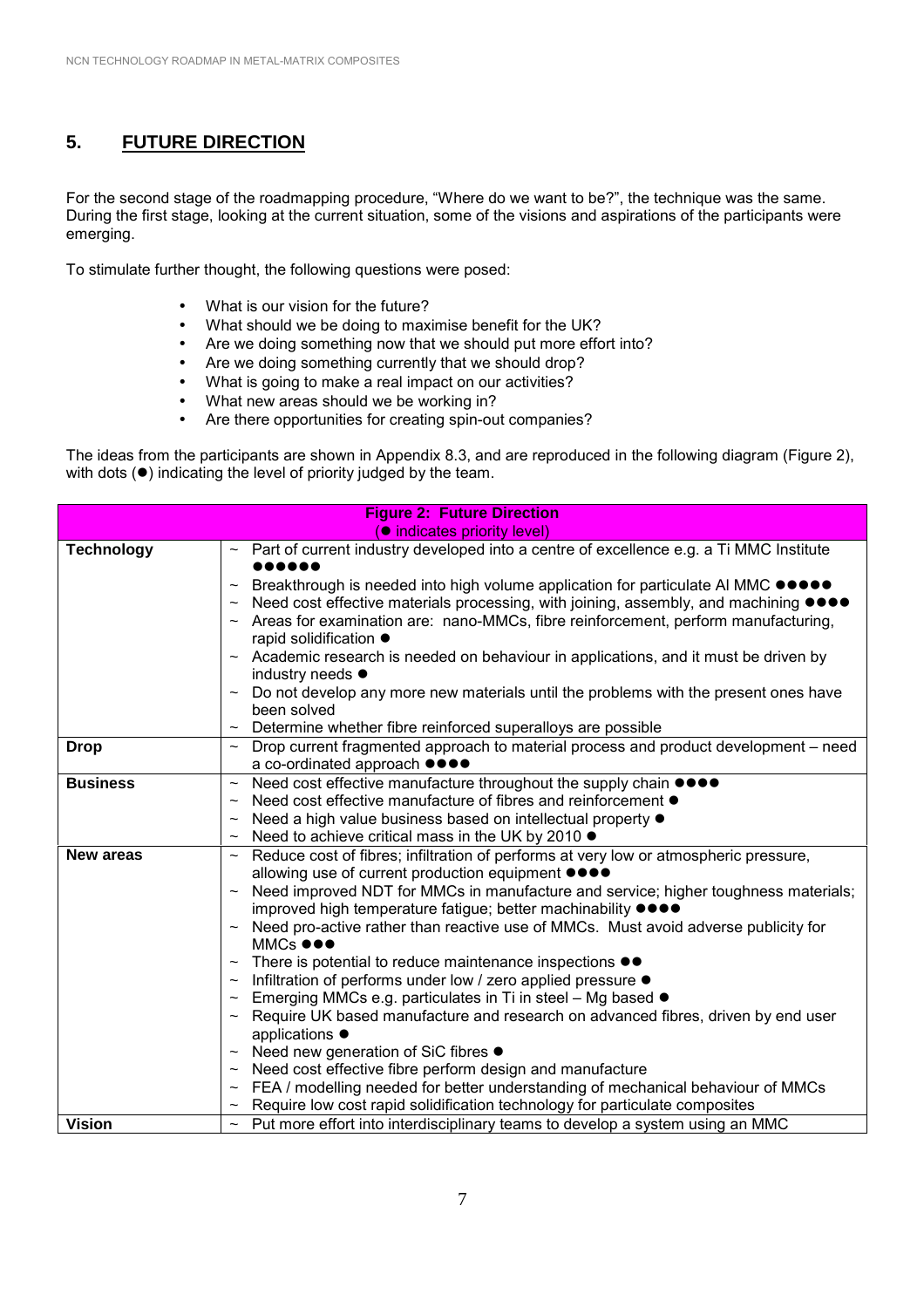|                  | Need a sustainable, profitable business, with co-ordinated academic / industry work on             |
|------------------|----------------------------------------------------------------------------------------------------|
|                  | MMCs $\bullet\bullet\bullet\bullet$                                                                |
|                  | Ti MMCs need real applications with commitment from users, supported by pump                       |
|                  | priming from government $\bullet \bullet \bullet$                                                  |
|                  | Must support UK manufacturing business in MMCs, based on applications not materials.               |
|                  | Should finance and encourage a systems approach to MMC solutions ●                                 |
|                  | Need a networked coherent UK industry ●<br>$\sim$                                                  |
|                  | Require a vibrant manufacturing industry supported by academia and RTOs ●<br>$\sim$                |
|                  | Must have co-ordinated government support for MMC business development in the long<br>$\thicksim$  |
|                  | term, without expectation of quick returns $\bullet$                                               |
|                  | Improve the MMC product range, extending the potential applications - lower density,               |
|                  | higher stiffness, higher temperature, and at lower cost $\bullet$                                  |
|                  | $\sim$ Need case studies to be made available on demonstrator applications                         |
|                  | Need an integrated supply chain especially for Ti MMCs<br>$\thicksim$                              |
|                  | Need buy-in from a large manufacturer by using a multidisciplinary co-ordinated                    |
|                  | approach of academia and SMEs                                                                      |
| <b>Spin-outs</b> | Should support those helping MMC development $\bullet$<br>$\sim$                                   |
|                  | A centre of excellence for MMCs would help spin-outs<br>$\sim$                                     |
|                  | Likely areas might be NDT, end users, new reinforcements<br>$\thicksim$                            |
| <b>Funding</b>   | Need support for the industry via low cost loans $\bullet \bullet \bullet \bullet \bullet \bullet$ |

The main priorities raised are shown in the following diagram:

| <b>Main priorities for future direction for Metal-Matrix Composites</b> |                                                                                                                                                   |
|-------------------------------------------------------------------------|---------------------------------------------------------------------------------------------------------------------------------------------------|
| <b>Drop</b>                                                             | Drop current fragmented approach to material process and<br>product development - need a co-ordinated approach.                                   |
| <b>Technology</b>                                                       | Part of current industry developed into a centre of excellence e.g.<br>a Ti MMC Institute.                                                        |
|                                                                         | Breakthrough is needed into high volume application for<br>particulate Al MMC.                                                                    |
|                                                                         | Need cost effective materials processing, with joining, assembly,<br>and machining.                                                               |
| <b>Business</b>                                                         | Need cost effective manufacture throughout the supply chain.                                                                                      |
| <b>New areas</b>                                                        | Reduce cost of fibres; infiltration of performs at very low or<br>atmospheric pressure, allowing use of current production<br>equipment.          |
|                                                                         | Need improved NDT for MMCs in manufacture and service; higher<br>toughness materials; improved high temperature fatigue; better<br>machinability. |
|                                                                         | Need pro-active rather than reactive use of MMCs. Must avoid<br>adverse publicity for MMCs.                                                       |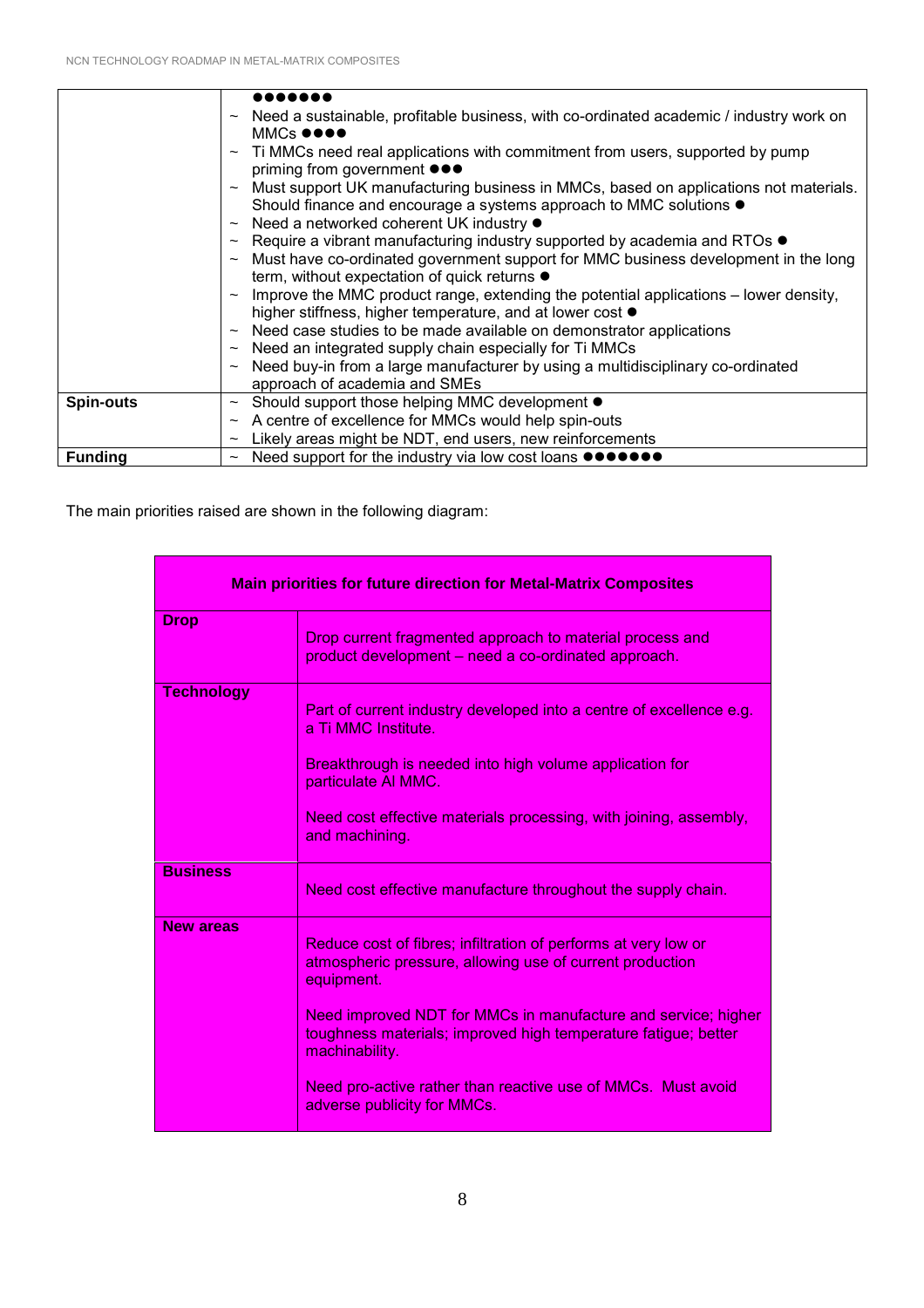| <b>Vision</b>  | Put more effort into interdisciplinary teams to develop a system<br>using an MMC.                        |
|----------------|----------------------------------------------------------------------------------------------------------|
|                | Need a sustainable, profitable business, with co-ordinated<br>academic / industry work on MMCs.          |
|                | Ti MMCs need real applications with commitment from users,<br>supported by pump priming from government. |
| <b>Funding</b> | Need support for the industry via low cost loans.                                                        |

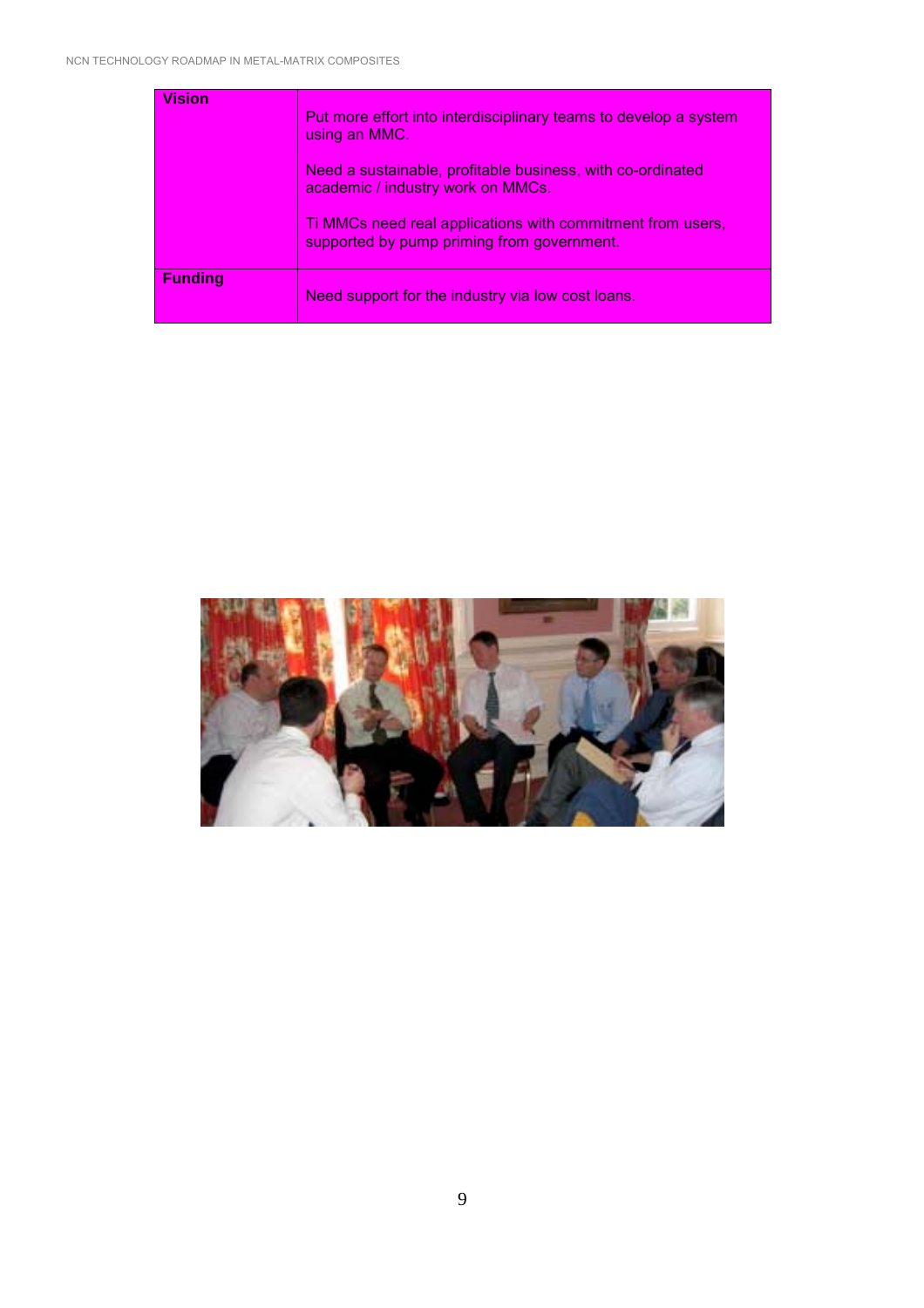# **6. BARRIERS TO PROGRESS AND POSSIBLE SOLUTIONS**

Having arrived at a consensus of the future direction for Metal-Matrix Composites, the next stage was to determine *"What is stopping us getting there?"* and deciding *"What needs to be done to overcome the barriers?"*.

Typical questions asked were:

- Do we have the skilled people we need?
- What are the gaps in our technology?
- Is funding likely to be adequate?
- Do we have the necessary infrastructure?
- What is inhibiting manufacture?
- Are patents inhibiting progress?

Actions needed to overcome the barriers (shown in blue) are also included in the following table (Figure 3), and are taken from the priorities shown in Appendix 8.3.

| <b>Figure 3: Barriers and Possible Solutions</b> |                                                                                                                                                                |
|--------------------------------------------------|----------------------------------------------------------------------------------------------------------------------------------------------------------------|
| <b>Drop</b>                                      | 1. Drop current fragmented approach to material process and product<br>development – need a co-ordinated approach.                                             |
| <b>Barriers</b>                                  | Competition between institutions and companies drives a fragmented approach<br>There is a lack of communication, networks, time pressures, and confidentiality |
| Next steps                                       | The UK needs to be better networked. This should be provided by the National<br><b>Composite Network</b>                                                       |

| <b>Technology</b> | 2. Part of current industry developed into a centre of excellence e.g. a Ti MMC<br>Institute.                                                                                                                          |
|-------------------|------------------------------------------------------------------------------------------------------------------------------------------------------------------------------------------------------------------------|
| <b>Barriers</b>   | Cost, lack of short term return on investment, with no co-ordinated approach<br><b>Lack of funding</b><br>$\bullet$<br>Lack of co-ordinating role<br>$\bullet$<br>No agreement on location and objectives<br>$\bullet$ |
| <b>Next steps</b> | Better to spend money on demonstrators<br>Difficult to have a good pay back<br>Not a priority to take forward                                                                                                          |

| <b>Technology</b> |  | 3. Breakthrough is needed into high volume application for particulate Al MMC. |
|-------------------|--|--------------------------------------------------------------------------------|
| <b>Barriers</b>   |  | Cost versus performance is too high                                            |
|                   |  | There is a lack of knowledge of MMC solutions that are possible                |
|                   |  | There is no design database                                                    |
|                   |  | Need to identify suitable applications                                         |
|                   |  | There is a lack of a certified database of material properties                 |
| Next steps        |  | NCN should provide databases                                                   |

| Technology      | 4. Need cost effective materials processing, with joining, assembly, and<br>machining.                                                                                                              |  |  |
|-----------------|-----------------------------------------------------------------------------------------------------------------------------------------------------------------------------------------------------|--|--|
| <b>Barriers</b> | There is little knowledge transfer – we need to share best practice<br>$\bullet$<br>There is no directory of expertise<br>$\bullet$<br>UK only has low volume production at the moment<br>$\bullet$ |  |  |
| Next steps      | NCN should provide a 'Yellow Pages'<br>Need to provide better design and machining guidelines                                                                                                       |  |  |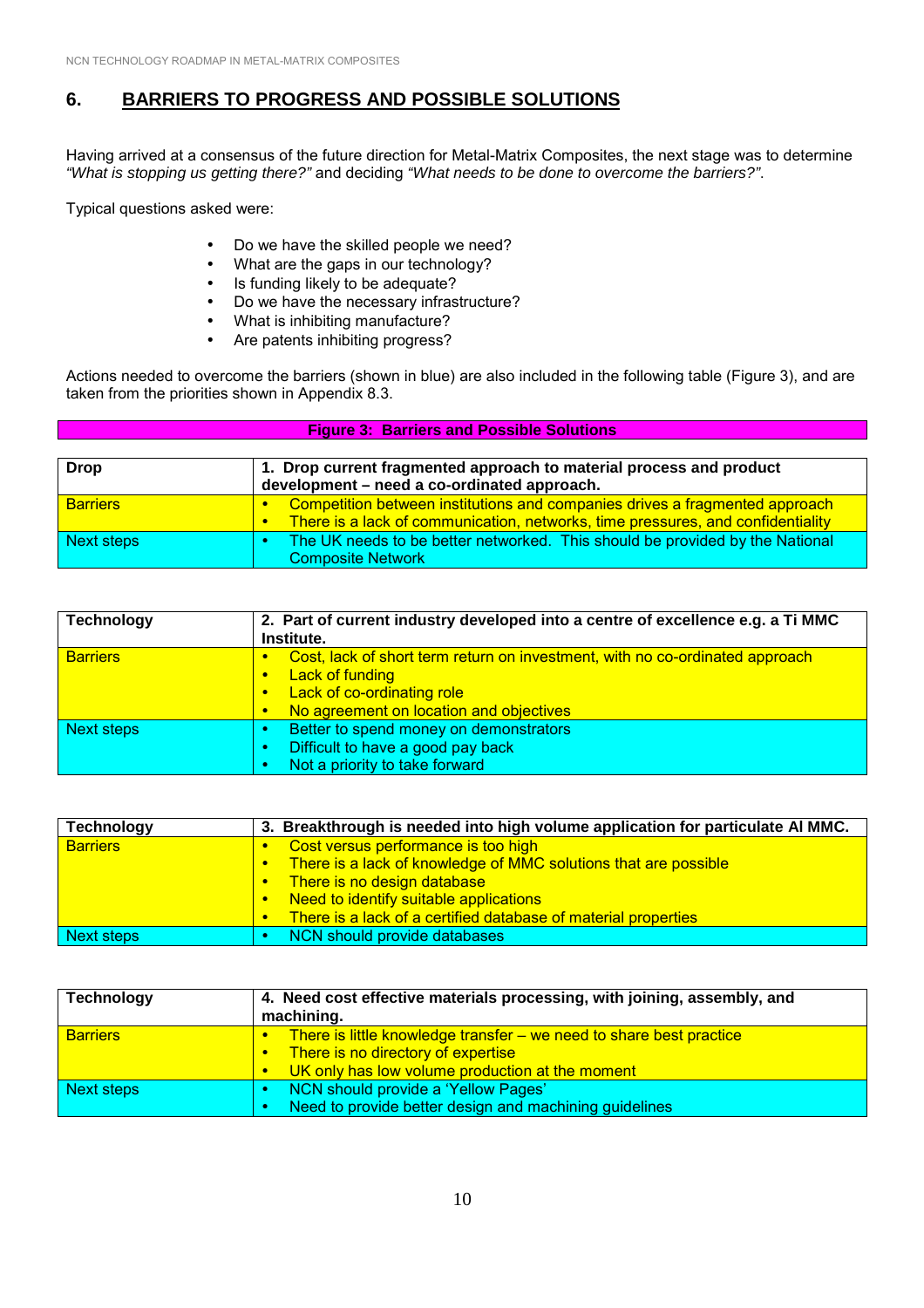| <b>Business</b> |                                                                                         | 5. Need cost effective manufacture throughout the supply chain.                     |
|-----------------|-----------------------------------------------------------------------------------------|-------------------------------------------------------------------------------------|
| <b>Barriers</b> |                                                                                         | The small volume MMC market in the UK keeps costs high                              |
|                 | There is a lack of incentive to invest in new production of MMC components<br>$\bullet$ |                                                                                     |
|                 |                                                                                         | UK has limited facilities and has a strong reliance on overseas parts of the supply |
|                 |                                                                                         | chain                                                                               |
| Next steps      |                                                                                         | Must provide links to FP7 funding                                                   |
|                 |                                                                                         | Need to publish business case applications                                          |

| <b>New areas</b>  | 6. Need pro-active rather than reactive use of MMCs. Must avoid adverse<br>publicity for MMCs.                                                                                                                                                                                                        |  |  |
|-------------------|-------------------------------------------------------------------------------------------------------------------------------------------------------------------------------------------------------------------------------------------------------------------------------------------------------|--|--|
| <b>Barriers</b>   | There is risk aversion and conservatism on demonstrator components<br>۰<br>There is little access available to design data<br>$\bullet$<br>Availability of rapid supply of materials is poor<br>$\bullet$<br>There is pressure in industry to solve current problems and to reduce costs<br>$\bullet$ |  |  |
| <b>Next steps</b> | Databases needed<br>Must have co-ordinated publicity for MMCs<br>Design guidelines needed                                                                                                                                                                                                             |  |  |

| New areas       | 7. Reduce cost of fibres; infiltration of performs at very low or atmospheric<br>pressure, allowing use of current production equipment.                                                                                                |  |  |
|-----------------|-----------------------------------------------------------------------------------------------------------------------------------------------------------------------------------------------------------------------------------------|--|--|
| <b>Barriers</b> | This is too difficult to do because of the intrinsic cost of the process<br>There is limited expertise and no UK manufacturing base<br>Capital cost of a fibre production facility is a barrier<br>Quality control would be problematic |  |  |
| Next steps      | Blue sky and costly, as well as being long term<br>This might be strategic for the EU rather than for the UK                                                                                                                            |  |  |

| <b>New areas</b> | 8. Need improved NDT for MMCs in manufacture and service; higher toughness<br>materials; improved high temperature fatigue; better machinability.                                                                                                             |  |  |
|------------------|---------------------------------------------------------------------------------------------------------------------------------------------------------------------------------------------------------------------------------------------------------------|--|--|
| <b>Barriers</b>  | <b>Lack of design guidelines</b><br>$\bullet$<br>There is fragmented data and poor communication in industry<br>$\bullet$<br>No one knows who to ask<br>$\bullet$<br><b>Engineers do not understand compromises that are necessary with MMCs</b><br>$\bullet$ |  |  |
| Next steps       | A database should be a priority<br>NCN fund free days to help<br>Better communication is needed                                                                                                                                                               |  |  |

| <b>Vision</b>   | 9. Put more effort into interdisciplinary teams to develop a system using an<br>MMC.                                                                                                                                                                                                                                           |  |  |
|-----------------|--------------------------------------------------------------------------------------------------------------------------------------------------------------------------------------------------------------------------------------------------------------------------------------------------------------------------------|--|--|
| <b>Barriers</b> | Designers do not understand MMCs<br>$\bullet$<br>There is fragmented R&D for these materials and products<br>$\bullet$<br>Confidentiality is an issue<br>$\bullet$<br>There is a lack of communication and resource<br>$\bullet$<br>There is poor collaboration throughout the supply chain to make things happen<br>$\bullet$ |  |  |
| Next steps      | Better promotion of MMCs is essential<br>٠<br>NCN have a major role to play in getting teams talking together through a formal<br>۰<br><b>network</b><br>A presentation on MMCs should be given to the designer group at the Institute of<br>٠<br><b>Materials, Minerals and Mining</b>                                        |  |  |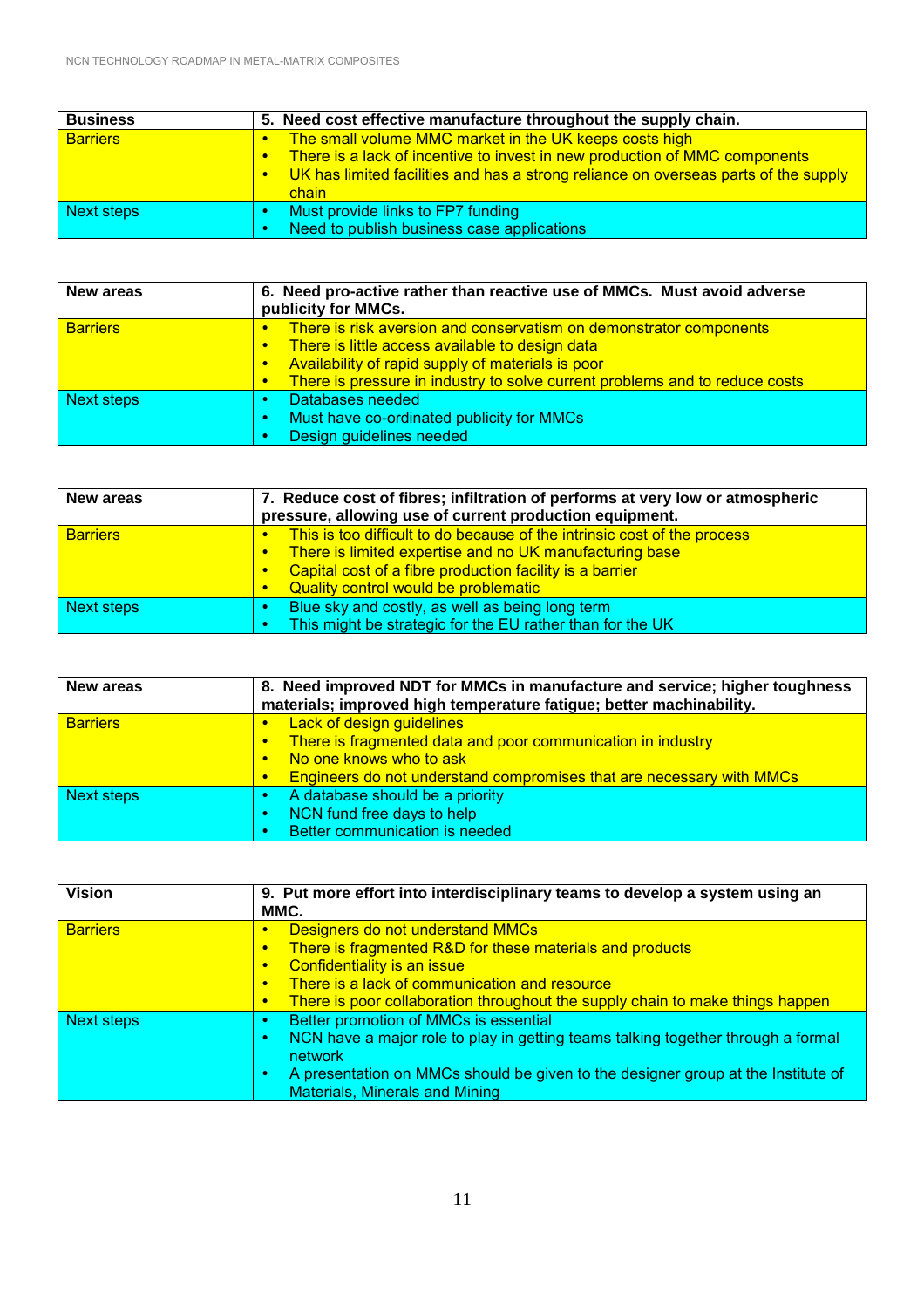| <b>Vision</b>     | 10. Need a sustainable, profitable business, with co-ordinated academic /<br>industry work on MMCs.                                                                                                                                                                                                    |  |
|-------------------|--------------------------------------------------------------------------------------------------------------------------------------------------------------------------------------------------------------------------------------------------------------------------------------------------------|--|
| <b>Barriers</b>   | There are few applications to encourage others<br>$\bullet$<br>UK has low market presence<br>$\bullet$<br>The research funding system needs to be changed to encourage collaborative<br>$\bullet$<br>work<br>A materials development emphasis is required rather than product development<br>$\bullet$ |  |
| <b>Next steps</b> | Must provide a higher profile for MMCs<br>Sponsored secondments should be provided<br>There is a strong desire for a call for an MMC demonstrator programme                                                                                                                                            |  |

| <b>Vision</b>                                         | 11. Ti MMCs need real applications with commitment from users, supported by<br>pump priming from government. |  |
|-------------------------------------------------------|--------------------------------------------------------------------------------------------------------------|--|
| <b>Barriers</b>                                       | <b>Government policy does not help</b>                                                                       |  |
|                                                       | There is no incentive to manufacture in the UK<br>$\bullet$                                                  |  |
| Next steps<br>More commitment is needed from industry |                                                                                                              |  |
|                                                       | Drivers come from Airbus and Rolls-Royce and MMCs are only a small part                                      |  |

| <b>Funding</b>                      | 12. Need support for the industry via low cost loans.                            |  |  |
|-------------------------------------|----------------------------------------------------------------------------------|--|--|
| <b>Barriers</b>                     | Government policy is not conducive to progress                                   |  |  |
| There is slow pay-back in aerospace |                                                                                  |  |  |
|                                     | There is insufficient industry presence in government and the civil service      |  |  |
|                                     | The financial sector has a short term focus                                      |  |  |
|                                     | Government also has a short term focus                                           |  |  |
| Next steps                          | The 'Partnership UK' initiative is too short – it should be greater than 3 years |  |  |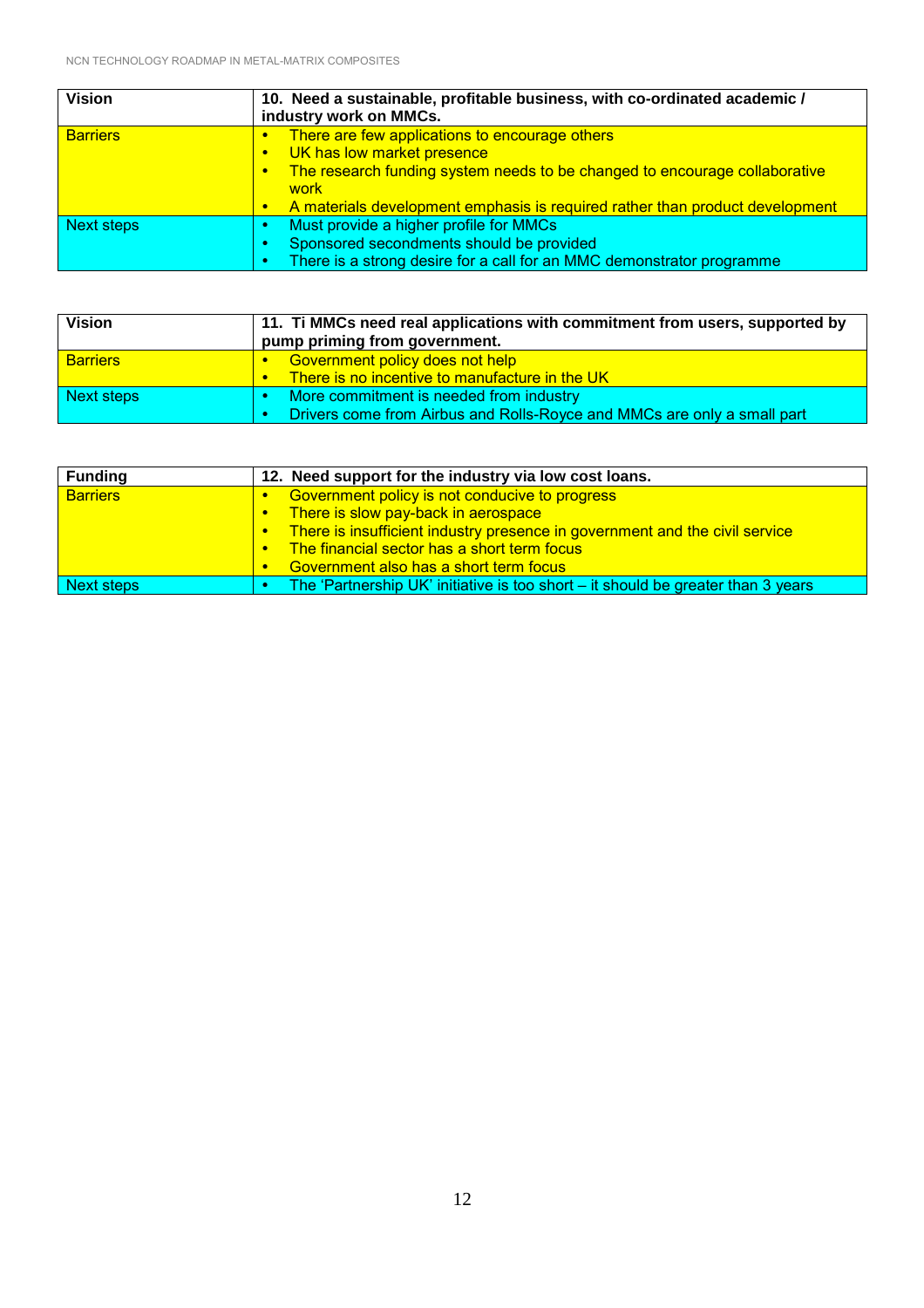# **7. ACTIONS / RECOMMENDATIONS**

The following actions and recommendations were forthcoming from the Roadmap on Metal-Matrix Composites:

- The UK has some strengths in MMCs:
	- o It has a good record of creativity and innovation
	- o There is expertise in aluminium MMCs
- There is, however, no critical mass at present. The aim should be to achieve critical mass by 2010.
- There would be many benefits to the UK's MMC community if there was a strong network in place. This would enable sharing of best practice, with improved communications, and should lead to faster development times.
- There is a lack of knowledge about what is happening generally, and what the capabilities are in this field in the UK. The National Composites Network is in a strong position to provide databases, and the following were suggested:
	- o Directory of capabilities
	- o Guidelines on design and machining
	- o Certified database of materials properties
- Although it was thought that a central Titanium MMC Institute would be beneficial to the community, it was felt that money would be better spent on demonstrator programmes.
- There is a gap in knowledge about how MMCs can, and are, being used. More publicity, in the form of exciting articles, should be undertaken. It was also suggested that the Design Group of the Institute of Materials, Minerals and Mining should be given an illustrative presentation on MMCs.
- A set of case studies on MMCs would also be useful for promoting them.
- Risk aversion among engineers inhibits progress, and in addition, there is reluctance by government to invest in this area because of the current size of the market. There was discussion about working through EU Framework Programme 7 (FP7) since MMCs are more likely to be strategically important to the European Community as a whole.
- Future initiatives (such as UK Partnerships) should be longer term; in the past they have only been for 3 years.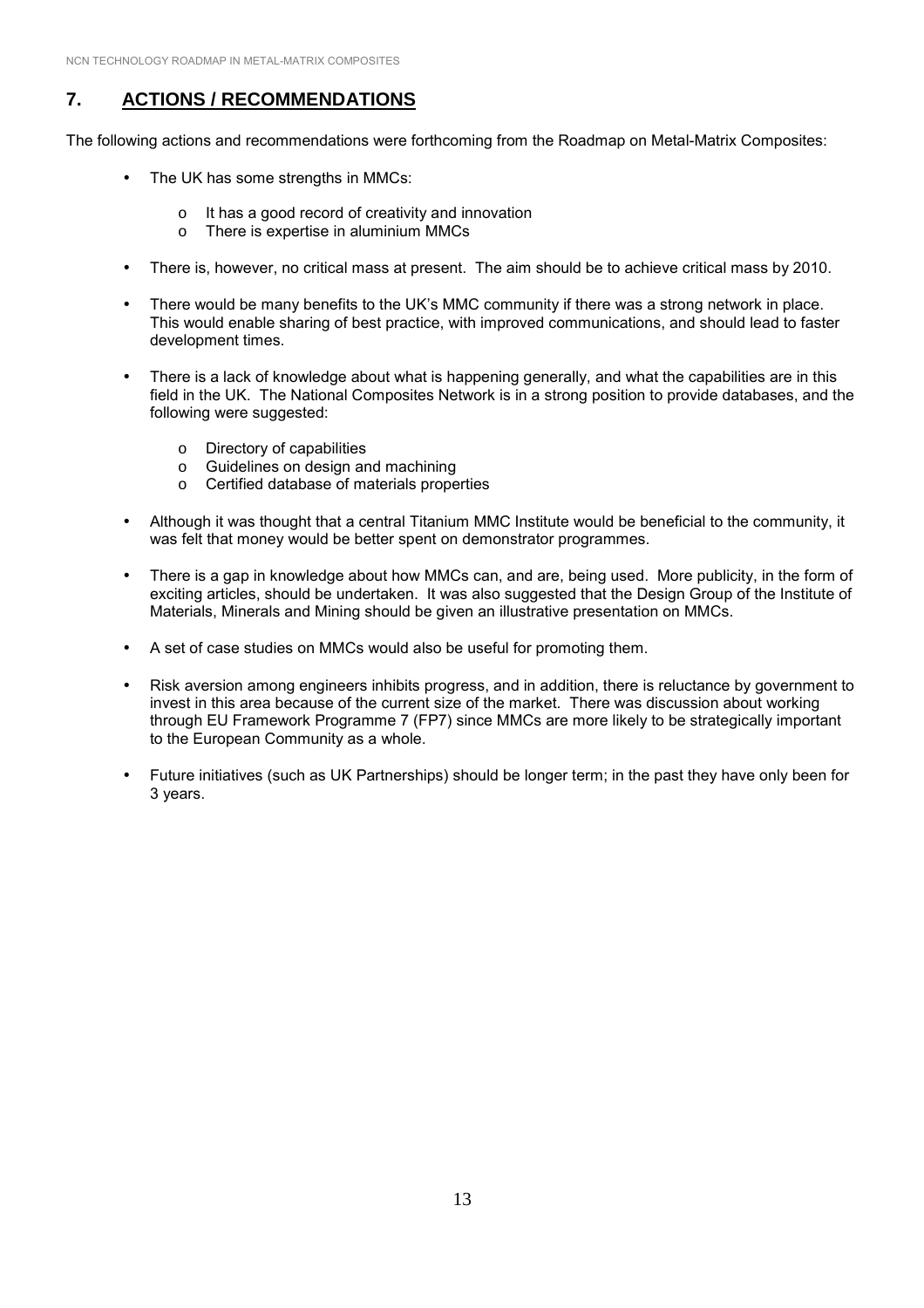# **8. APPENDICES**

#### **8.1 Methodology**

#### **What is Roadmapping?**

Based on a Foresight model, roadmapping is a high-level planning tool to help both project management and strategic planning in any technically-based establishment, whether in academia or industry.

Motorola first coined the word roadmapping in the seventies, but only recently has it been widely adopted by both individual companies and industry sectors as an essential part of their future growth. Figure (i) summarises the types of roadmaps that have already been produced. They can be for industries such as "glass" and "petroleum", or for specific technologies such as nanomaterials, biocatalysis, etc. Some roadmaps have been produced just for single product areas.



#### **How are the Roadmaps produced?**

The process gathers together groups of commercial as well as technical experts, and takes them through the four stages that are shown in Figure (ii). The participants need to have sufficient information about the markets and the business to say where the topic under consideration is at the present time. The first step is to agree what the present situation is, and then to move on to provide a vision of where they see things going in the future - where they want to be during the next 20 years.

The third stage is to determine what the barriers to achieving the objectives and goals are. Finally decisions and proposals need to be made to enable the barriers to be overcome. These are arranged over a timescale, with short-term (0 to 3 years), medium-term (3 to 10 years), and long-term (> 10 years) goals.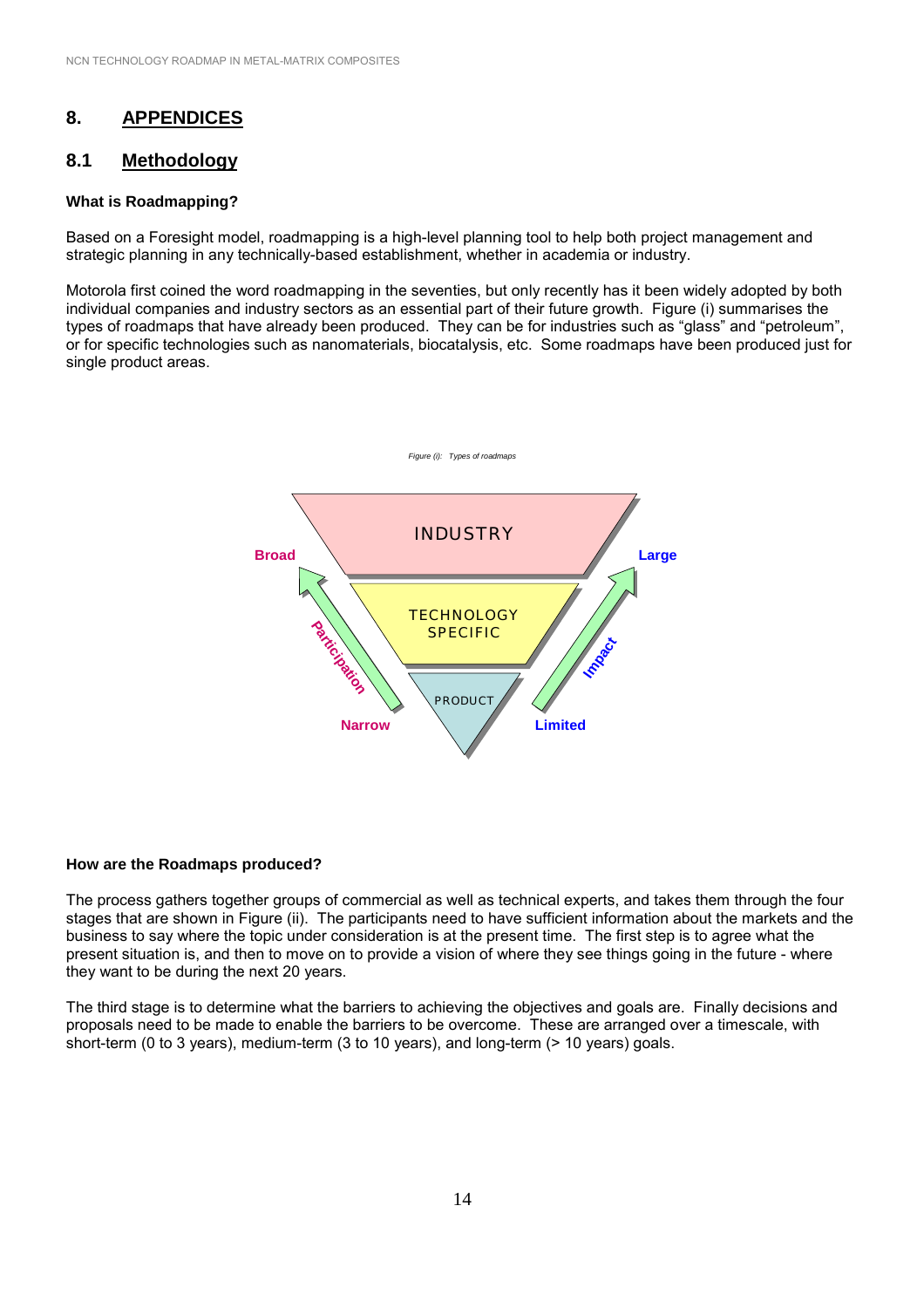

Hexagon shaped *Post-its* (colour coded for each stage) are used to gather the participants' thoughts for each step. These are then grouped into topics, and a typical example is shown in Figure (iii). When a consensus is reached regarding the conclusions, "dot" stickers are added to indicate the main priority items.



Such roadmaps provide a collective opinion about the future strategy, with agreed objectives.

As soon as the roadmap has been completed, it can be sent out to other interested parties for their additions and comments.

Roadmaps are "live" documents and should be updated on a regular basis.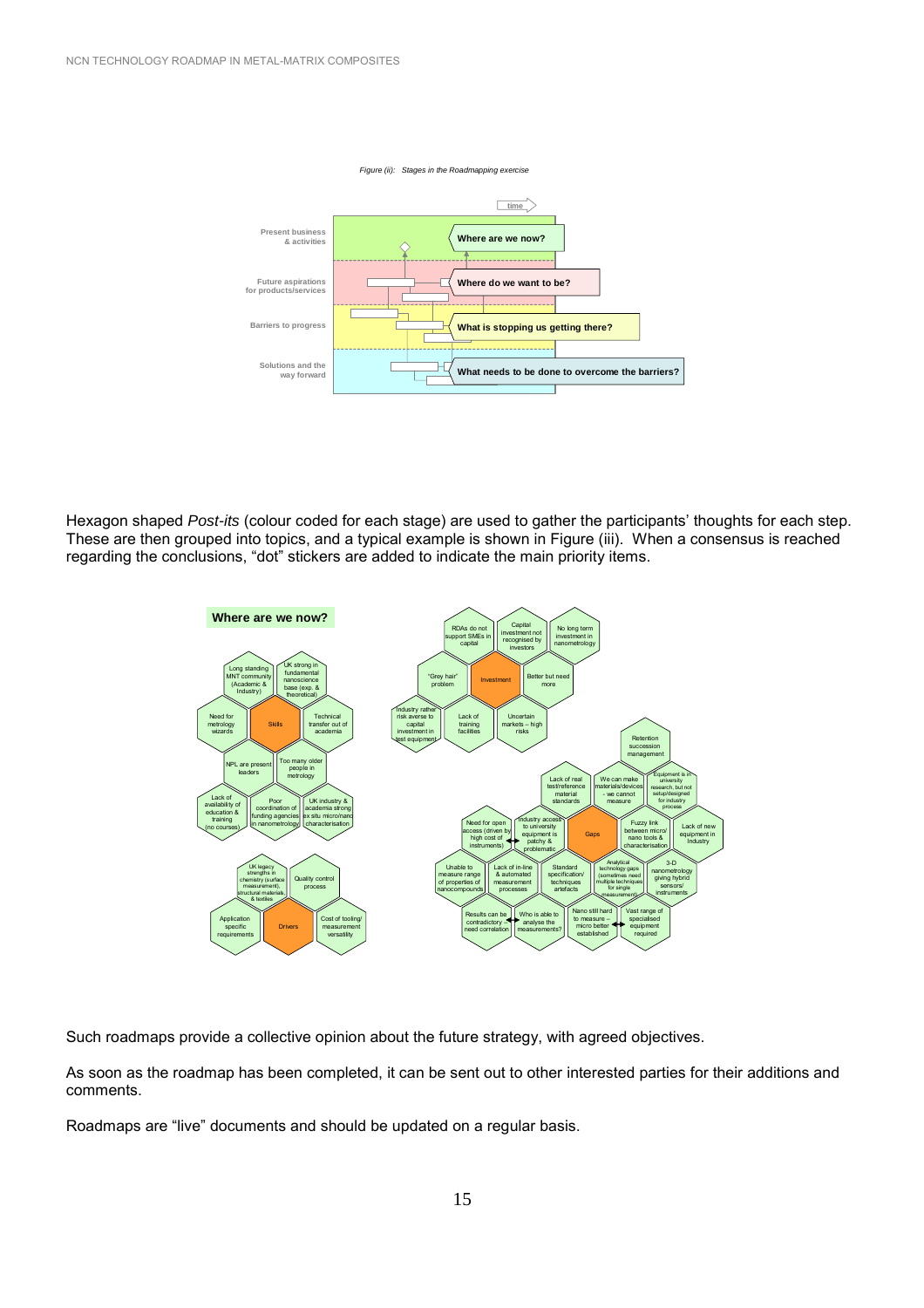# **8.2 Summary of publications on Metal-Matrix Composites**

#### **BACKGROUND TO ROADMAPPING IN THE FIELD OF METAL-MATRIX COMPOSITES \_\_\_\_\_\_\_\_\_\_\_\_\_\_\_\_\_\_\_\_\_\_\_\_\_\_\_\_\_\_\_\_\_\_\_\_\_\_\_\_\_\_\_\_\_\_\_\_\_\_\_\_\_\_\_\_\_\_\_\_\_\_\_\_\_\_\_\_\_\_\_\_\_\_\_\_**

A number of reports are freely available relating to the field of Metal-Matrix Composites, and these are summarized and referenced under the following headings.

#### *EUROPEAN WHITE BOOK ON FUNDAMENTAL RESEARCH ON MATERIALS SCIENCE*

This book was published in 2001 and emanated from the Max Planck Institut fűr Metallforschung Stuttgart (ISBN 3-00-008806- 7). It contains a great deal of useful information and proposes a list of subjects that should be covered by European Centres for Materials technology. These are:

- Structural materials
- Nanomaterials
- Bio and soft materials
- Advanced functional materials
- Complex composite processing
- Coatings, surface modification
- Hybrid and smart materials.

There are chapters on interface science and nanomaterials, all of which give comprehensive summaries of activities up to that time.

A theme throughout the book is the importance of modelling which merits strong emphasis in many of the chapters. There is a specific chapter on *Metal-Matrix Composites: Challenges and Opportunities* by A Mortensen of the Swiss Federal Institute of Technology (Lausanne) and T W Clyne of the University of **Cambridge** 

(http://www.mpg.de/pdf/europeanWhiteBook/wb\_materials\_210 \_213.pdf).

The priorities for European research are given as:

- " A need to advance the understanding of processing fundamentals, especially in established processes such as squeeze filtration, liquid phase sintering, and powder metallurgy.
- Property improvements should be sought, particularly in ductility and toughness.
- There is clear scope for improvements in the properties of reinforcements.
- Challenging issues are welding and machining, and the definition of recycling strategies.
- To date a great deal of effort has been focused on aluminium, but copper, magnesium and ironbased matrix composites offer promise in specific applications.

#### *ASSESSMENT OF METAL MATRIX COMPOSITES FOR INNOVATIONS*

Prior to that, in 1998, a thematic network within the European programme Brite Euram III, with 21 partners, was started with the title *Assessment of Metal Matrix Composites for Innovations*. The leadership was provided by Vienna University of Technology, with active UK participation from:

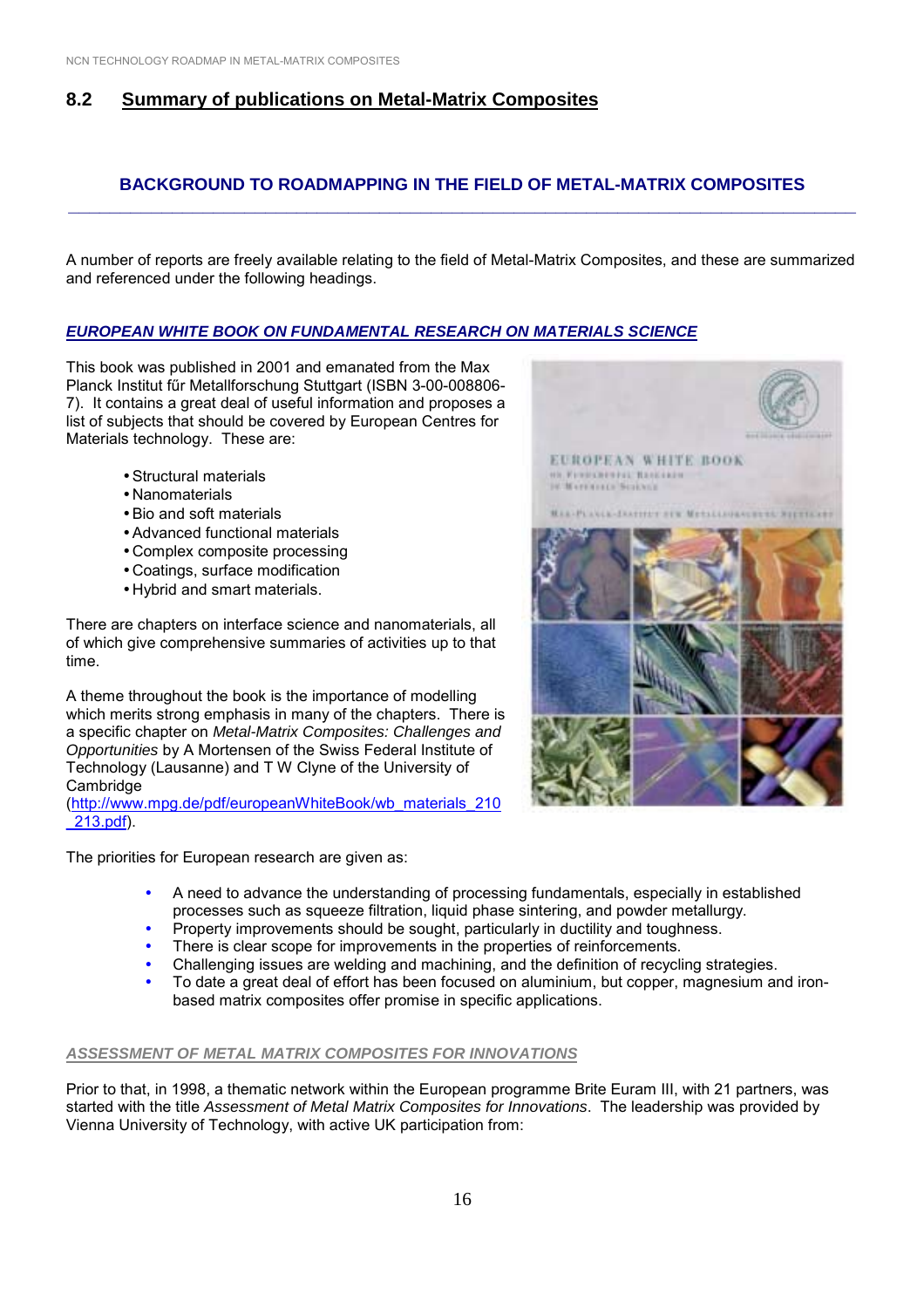- " Bill Clyne, Department of Materials Science and Metallurgy, University of Cambridge
- NPL Management Ltd, Teddington
- EA Technology, Capenhurst.

Activities of the network may be found at http://mmc-assess.tuwien.ac.at. The need for weight reduction of moving systems, operating at elevated temperatures where polymer matrix components cannot be used, was stressed. Examples of actual and possible applications were listed as:

- Parts of combustion engines
- **Brake systems**
- Stiff beams and load transfer elements in vehicles or aeronautic applications
- " Thermal management parts in high power electronics and thermally cycled components
- Components of increased wear resistance at low weight.

#### *METAL MATRIX COMPOSITES: MATRICES AND PROCESSING*

In 2001, Bill Clyne had a chapter in the Encyclopaedia of Materials: Science and Technology edited by A Mortensen and published by Elsevier, which was entitled *Metal Matrix Composites: Matrices and Processing*. It provides a good summary of the advantages and disadvantages of the different processing routes. The lowest cost routes are generally those in which particle-reinforced aluminium is produced using liquid metal handling, particularly stir-casting. This represents a substantial proportion of the MMCs in commercial use.

At that time other materials and processes were gaining in importance, such as melt filtration techniques to produce components for automotive engine and electronic substrate applications, along with powder processes used for aerospace applications.

#### *ALUMINIUM METAL MATRIX COMPOSITES ROADMAP*

The Aluminium Metal Matrix Composites Consortium has completed a technology roadmap for Aluminium Metal Matrix Composites (2003). The Consortium, representing suppliers, end users, and key US government technologists, produced the report to focus on market growth. By aluminium industry standards, the shipments of aluminium MMCs are small, and the suppliers are disaggregated.

Key strategic goals were identified as:

- Reduce the cost of discontinuously reinforced aluminium MMC to be compared with existing alternatives by 2010.
- Develop the necessary infrastructure to provide design confidence for use of aluminium MMCs.
- Increase the market size for aluminium MMCs ten times by 2005 and twenty-five times by 2010.

With this background, stakeholders from the corporate, academic, and government sectors came together to identify the key barriers to achieving the strategic goals and necessary R&D to overcome the barriers. Emerging from the discussions was a number of common R&D themes that can be summarised as follows:

- Materials development, especially engineered materials.
- Critical process development, especially rapid prototyping capability.
- Machinability.
- Database development.
- Modelling of processing, product performance and cost.

### *METAL MATRIX COMPOSITES IN THE 21ST CENTURY: MARKETS AND OPPORTUNITIES*

In October 2005, Calvin Swift of Business Communications Company (BCC) published a report on the markets and opportunities for metal matrix composites in the 21st century. The report is summarised and advertised on their web site (http://www.bccresearch.com/advmat/GB108N.html), and costs \$3,950.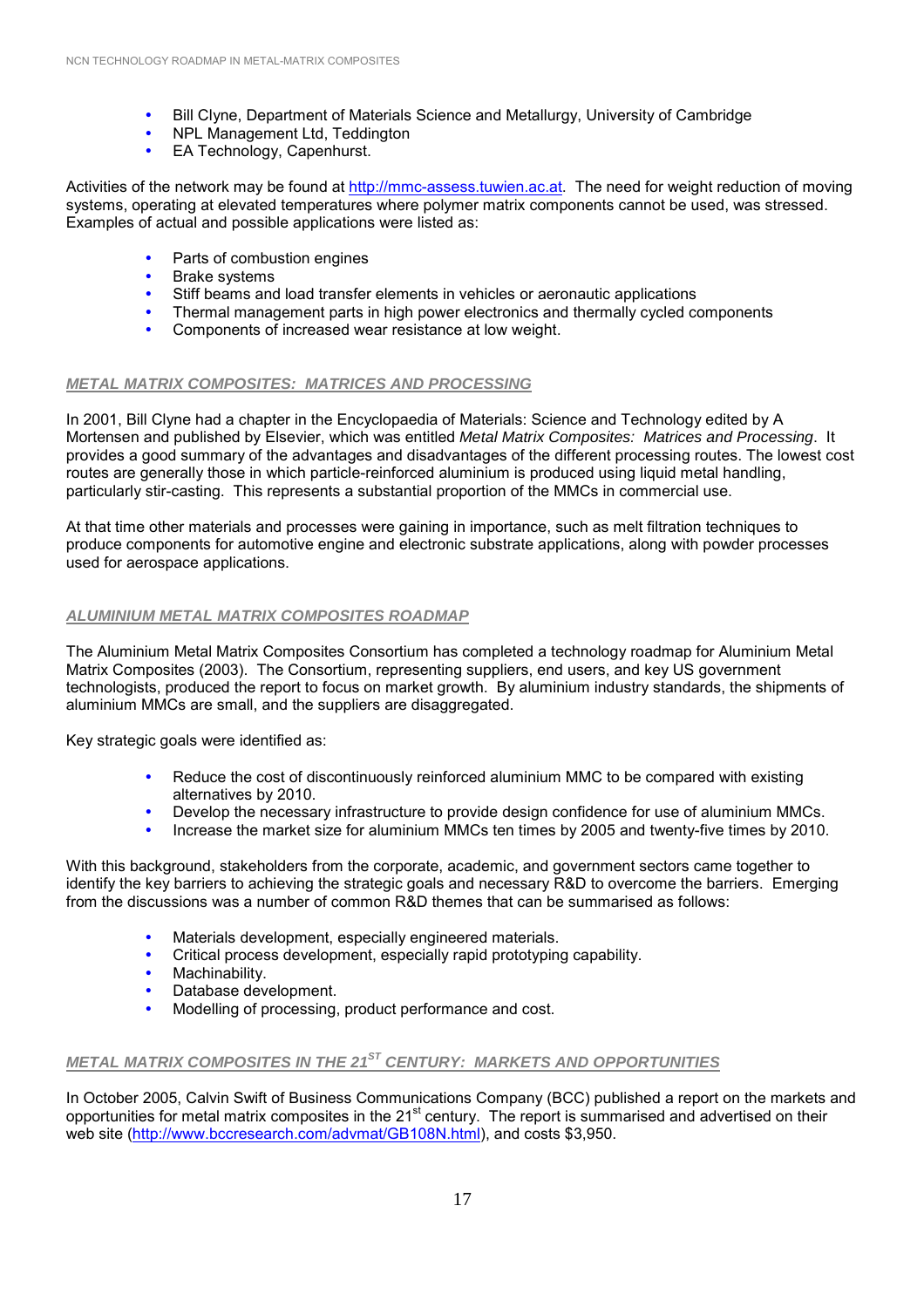The summary reports the highlights as:

- The overall metal matrix composite market will rise at an average annual growth rate of 6.3% through 2010 to 4.9 million kg.
- The growth rate represents acceleration from that experienced between 1999 and 2004.
- The industry is relatively small, with only \$185 million in global revenue.
- Graphically, the most rapid growth in MMC consumption will occur in China.
- Electronics / thermal management and industrial MMC markets will experience the strongest growth, as indicated in the following diagram.



**GLOBAL METAL MATRIX COMPOSITES BY APPLICATION SEGMENTS**

A previous report from BCC (2000) indicates that previous projections fell short of expectations. A summary of that report by M N Rittner, entitled *Expanding World Markets for MMCs*, may be found in JOM, November 2000, page 43.

#### **COMPOSITES-BY-DESIGN**

There is an up-to-date assessment of the current situation for MMCs on the web with the title *Composites-by-Design* (http://www.composites-by-design.com/metal-matrix.htm).

It summarises the situation for a number of different MMCs:

- Aluminium matrix composites are produced by casting, powder metallurgy, in-situ development of reinforcements, and foil-and-fibre pressing techniques. Consistently high-quality products are now available in large quantities, with major producers scaling up production and reducing prices. Applications are in brake rotors, pistons, other automotive components, golf clubs, bicycles, machinery components, electronic substrates, extruded angles and channels, and a wide variety of other structural and electronic applications.
- Superalloy composites reinforced with tungsten alloy fibres are being developed for components in jet turbine engines that operate at temperatures above 1,830°F.
- Graphite/copper composites have tailored properties, are useful to high temperatures in air, and provide excellent mechanical characteristics, as well as high electrical and thermal conductivity. They are easier to process than titanium, and lower density compared with steel. Ductile superconductors have been fabricated with a matrix of copper and superconducting filaments of niobium-titanium. Copper reinforced with tungsten particles or aluminium oxide particles are used in heat sinks and electronic packaging.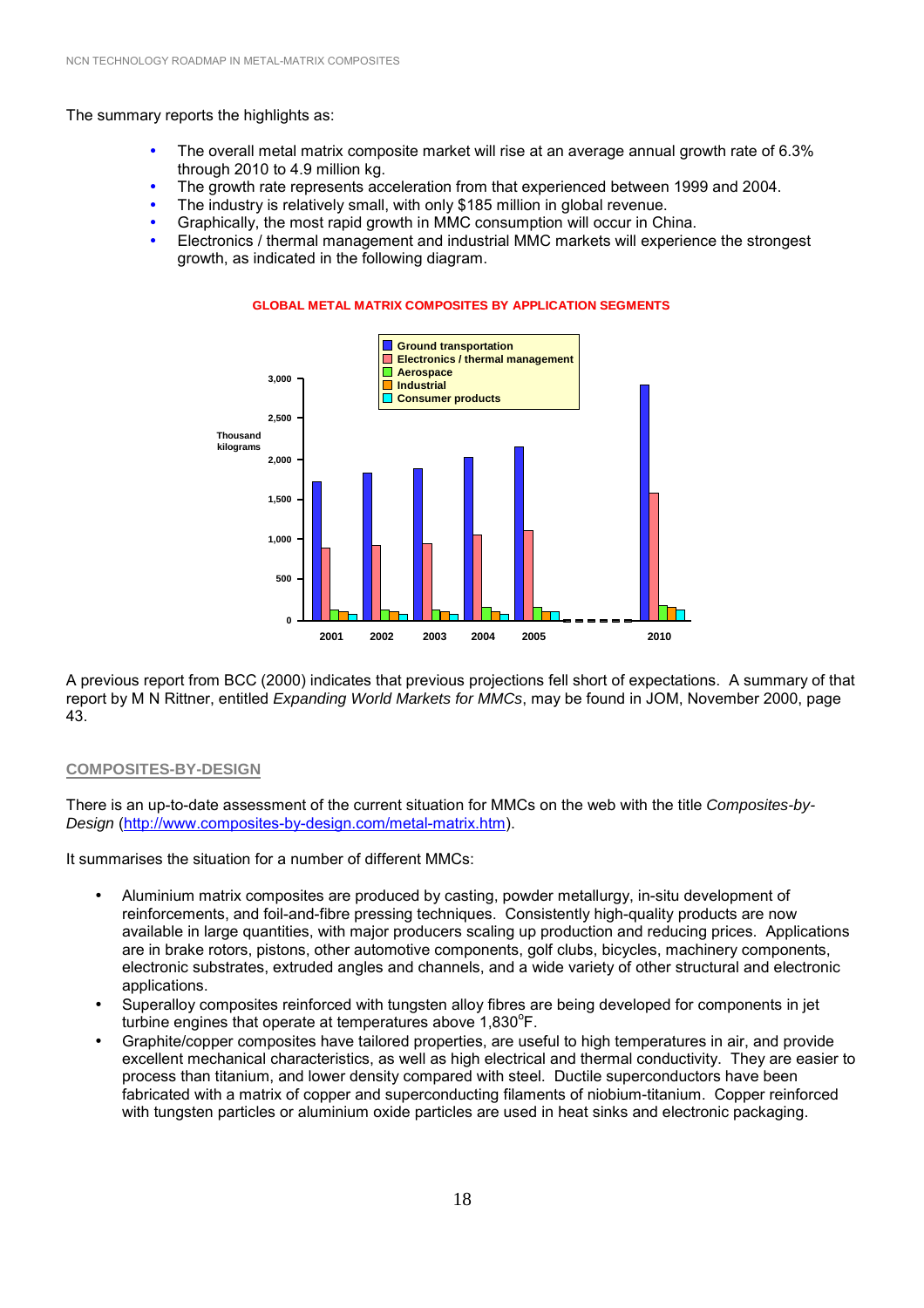• Titanium reinforced with silicon carbide fibres is under development as skin material for the National Aerospace plane. Stainless steels, tool steels, and Inconel are among the matrix materials reinforced with titanium carbide particles and fabricated into draw-rings and other high temperature, corrosion-resistant components.

The following table presents the advantages and disadvantages of using MMCs:

| Advantages of MMCs over polymer matrix<br>composites                                                                                                                                                                                                                                                                         | Disadvantages of MMCs compared with monolithic<br>metals and polymer matrix composites                                                                                                   |
|------------------------------------------------------------------------------------------------------------------------------------------------------------------------------------------------------------------------------------------------------------------------------------------------------------------------------|------------------------------------------------------------------------------------------------------------------------------------------------------------------------------------------|
| Higher temperature capability<br>Fire resistance<br>Higher traverse stiffness and strength<br>No moisture absorption<br>Higher electrical and thermal conductivities<br>Better radiation resistance<br>No outgassing<br>Fabricability of whisker and particulate reinforced<br>MMCs with conventional metalworking equipment | Higher cost of some material systems<br>Relatively immature technology<br>Complex fabrication methods for fibre reinforced<br>systems (except for casting)<br>Limited service experience |

The summary also goes into some detail regarding the five major categories of MMC reinforcements:

- Continuous fibres
- Discontinuous fibres
- **Whiskers**
- **Particulates**
- Wires.

With the exception of metal wires, reinforcements are generally ceramics.

It is the appropriate selection of matrix materials, reinforcements and layer orientations that tailor the properties of the component needed to meet a specific design, which is invariably not possible with monolithic materials.

#### *REPORT OF THE NORTH AMERICAN DEFENSE INDUSTRIAL BASE ORGANISATION (NADIBO)*

NADIBO sponsored an assessment of MMCs to identify opportunities to enhance the level of joint effort between the US and Canada in creating and sustaining a viable MMC marketplace. An executive summary appears on the web site for the Defense Technical Information Centre (http://www.dtic.mil/natibo/docs/mmc\_es.html).

The study assessed the technology base, detailing the production capabilities, process and product developments, the current marketplace, and future and potential markets and applications. Facilitators and barriers affecting the MMC sector were outlined, and roadmaps of actions designed to enhance MMC development activities.

Nine major North American companies supplying MMCs were identified:

| Company          | <b>Material</b>                          | Sales volume / year     | <b>Production capability</b> |
|------------------|------------------------------------------|-------------------------|------------------------------|
|                  |                                          | (lbs or units / year)   | (lbs or units / year)        |
| Duralcan / Alcan | Low volume particulate reinforced metals | 1,000,000 lbs           | 25,000,000 lbs               |
| Amercom          | Boron/aluminium                          | 400 lbs / Space shuttle | 3,600 sheets (32"x122")      |
|                  | Graphite reinforced metals               | minimal                 | 200,000 units                |
| <b>DWA</b>       | Particulate reinforced aluminium         | Proprietary             | 150,000 lbs                  |
|                  | Graphite reinforced metals               |                         | 1,000-5,000 lbs              |
|                  | Monofilament composites                  |                         | 3,000-5,000 lbs              |
| <b>ACMC</b>      | Whisker reinforced aluminium             | Proprietary             | 150,000 lbs                  |
| Textron          | Fibre reinforced metals                  | 800 lbs                 | 2.000 lbs                    |
|                  |                                          | 100% T&E                |                              |
| 3M               | Fibre reinforced metals                  | Minimal                 | Minimal                      |
|                  |                                          | 100% T&E                |                              |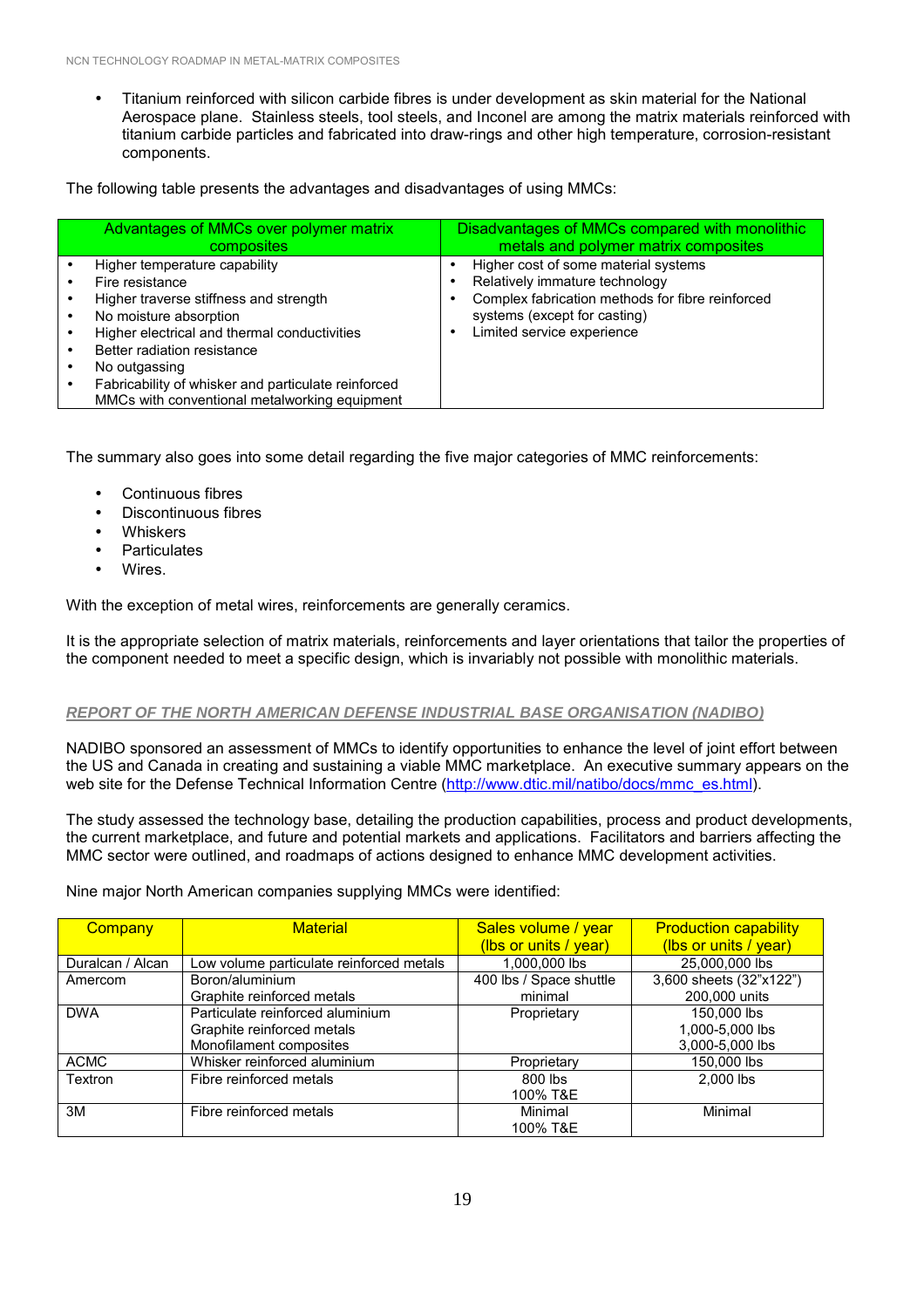| Alcoa      | Low volume particulate reinforced metals<br>High volume particulate reinforced metals                            | 15,000 lbs<br>$1,000$ parts | 500.000-800.000 lbs<br>10,000-30,000 units |
|------------|------------------------------------------------------------------------------------------------------------------|-----------------------------|--------------------------------------------|
| Lanxide    | Low volume particulate reinforced metals<br>High volume particulate reinforced metals<br>Fibre reinforced metals |                             | 500,000 lbs                                |
| <b>CKC</b> | Whisker reinforced metals                                                                                        | Minimal<br>100% T&E         | Minimal                                    |

The MMC marketplace was broken down into two distinct areas:

- Continuously reinforced (non-broken filament) MMCs
- Discontinuously reinforced (chopped fibres, particulates and whiskers) MMCs.

The distinctions between continuous and discontinuous MMCs are shown in the following table:

| Continuous                                                                                                                                                                                                                                                                                                                                                                                               | <b>Discontinuous</b>                                                                                                                                                                                                                                                                                                                                                                                                                                                                                                                                                                                                                                                                               |  |
|----------------------------------------------------------------------------------------------------------------------------------------------------------------------------------------------------------------------------------------------------------------------------------------------------------------------------------------------------------------------------------------------------------|----------------------------------------------------------------------------------------------------------------------------------------------------------------------------------------------------------------------------------------------------------------------------------------------------------------------------------------------------------------------------------------------------------------------------------------------------------------------------------------------------------------------------------------------------------------------------------------------------------------------------------------------------------------------------------------------------|--|
| Usually net or near net shape<br>Improved properties over monolithic alloy<br>High toughness<br>$\circ$<br>High strength<br>$\circ$<br>High stiffness<br>$\circ$<br>Expensive to manufacture<br>Tailorable properties<br>Mechanical<br>$\Omega$<br>Physical<br>O<br>Requires accurate fibre placement<br>Thermal conductivity management applications<br>Tailorable CTE<br>High temperature applications | Property improvements over matrix by 2x<br>$\bullet$<br>Improved properties over monolithic alloy<br>Good wear resistance<br>$\cap$<br>High stiffness<br>$\circ$<br>Low toughness<br>$\circ$<br>Low strength<br>$\Omega$<br>Tailorable properties<br>Mechanical<br>$\cap$<br>Physical<br>$\circ$<br>Low cost of manufacture<br>More reliance on matrix<br>Tailorable CTE<br>٠<br>Higher volume % of reinforcement utilises net shape<br>process<br>At lower volume % levels can use conventional<br>methods to produce wrought products<br>Structural applications are generally reinforced < 25%<br>$\bullet$<br>volume<br>Maintain near design and fabrication characteristics of<br>٠<br>matrix |  |

Applications were broken down into five specific categories: military, aerospace, automotive, commercial and recreational. MMC applications were described as sparse and fragmented.

Significant technology advancement and policy barriers affecting the MMC area were tabled:

#### Technology Advancement Barriers **Policy Barriers** Policy Barriers

- Cost
- Lack of commercial applications
- Lack of standardisation test procedures
- Lack of reliable analytical modelling techniques
- Lack of widely accessed MMC material techniques
- Lack of Federal and industry standards
- CTE mismatch between matrix and reinforcement
- Lack of non-destructive evaluation techniques
- Lack of repair techniques
- Lack of recycling techniques

- $\bullet$  Large capital investment required  $-$  lack of investment incentives
- Long incubation time between need identification and product commercialisation
- Government policies and regulations
- Lack cohesive planning process
- Intellectual Property Rights concerns
- Protection of proprietary information
- Import controls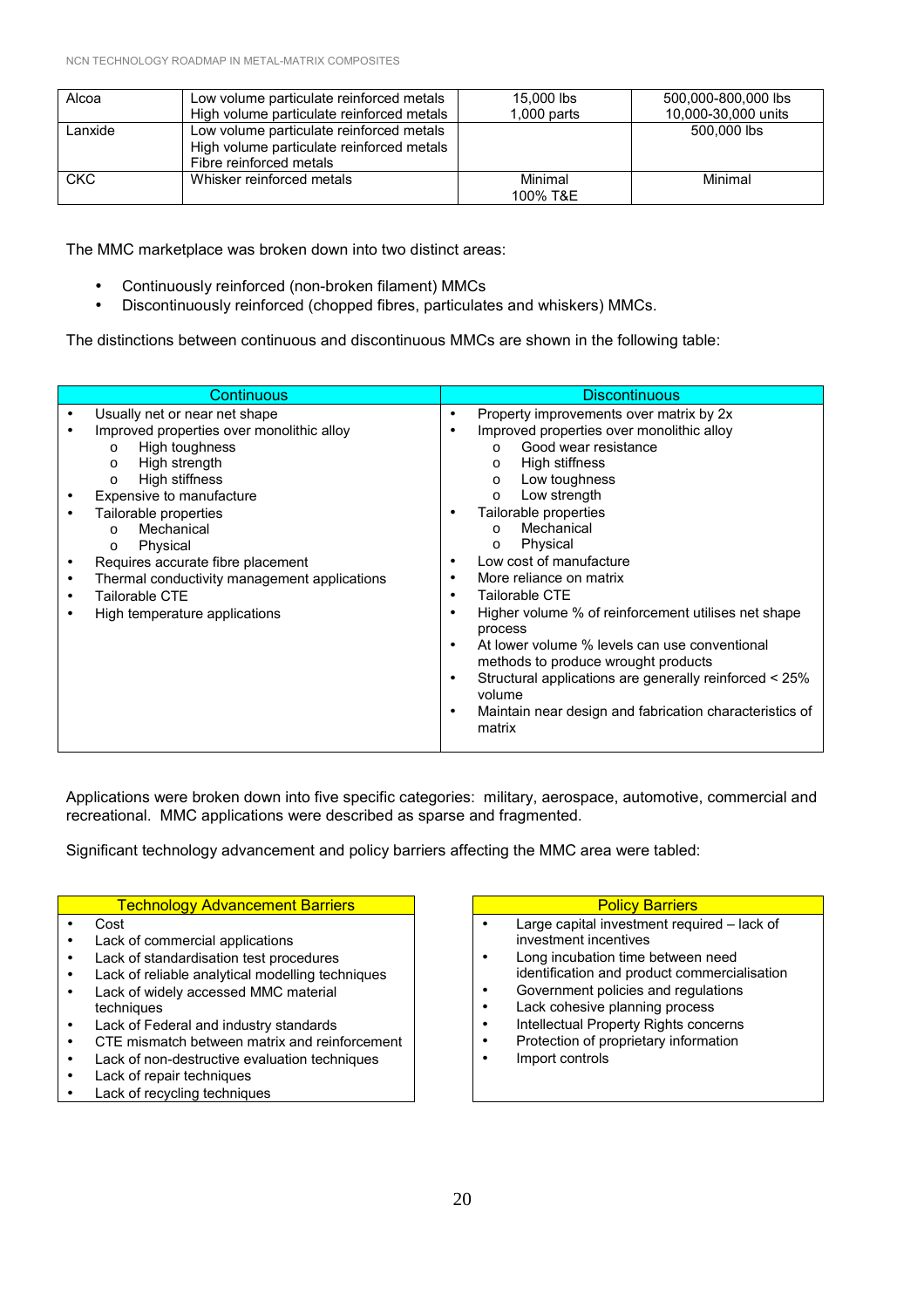Four goals for advancing MMC technology to support industrial base needs were identified:

- Lower cost of producing and using MMCs
- Improve communications between Government, industry, and academia
- Improve the commercial viability and increase the commercial demand for MMCs
- Strive to overcome the shortcomings of MMCs.

# **8.3 Results of the brainstorming with hexagons**

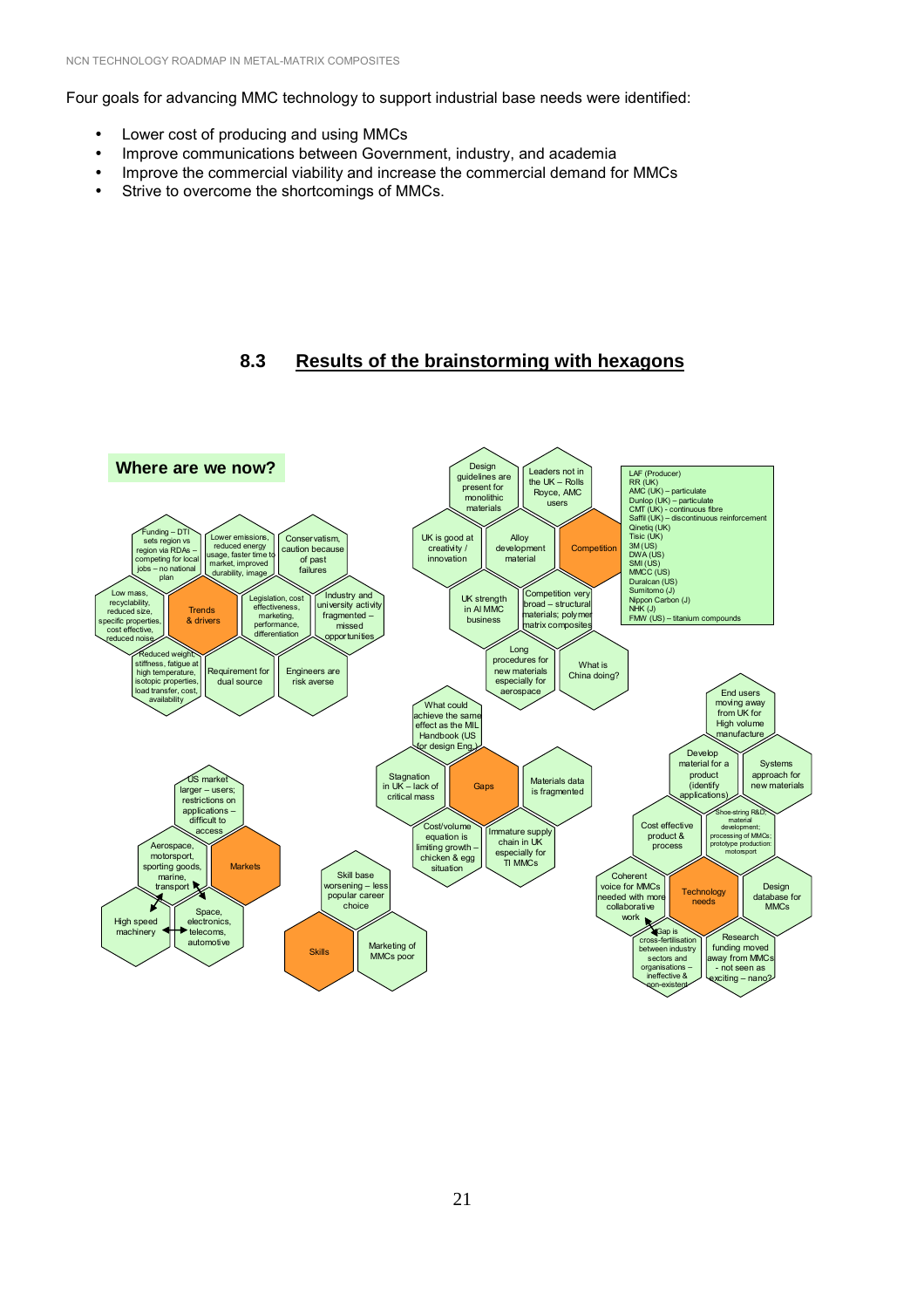government support for MMC business development<br>(long term) – without expectation of the controller of the controller of the controller of the controller of the controller of the co<br>Posterior controller of the controller of the controller of the controller of the controller of the controller quick return

> Case studies available on demonstrator applications

manufacturing<br><sup>O</sup> industry supported by academia & RTOs

**11**

 $\frac{3s}{\sqrt{N}}$  MMCs n applications with commitment from users supported by government pump priming

à

Integrated supply chain especially for TI MMCs

 $MMC$  produc range extending the potential applications -lower density; higher stiffness; higher ncoo, r<br>ip; lowe

Dual sourcing throughout supply chain essential (can be single supplier with 2 plan





Funding

Support for the industry via low cost loans **12**

 $\bullet$   $\bullet$ 

ó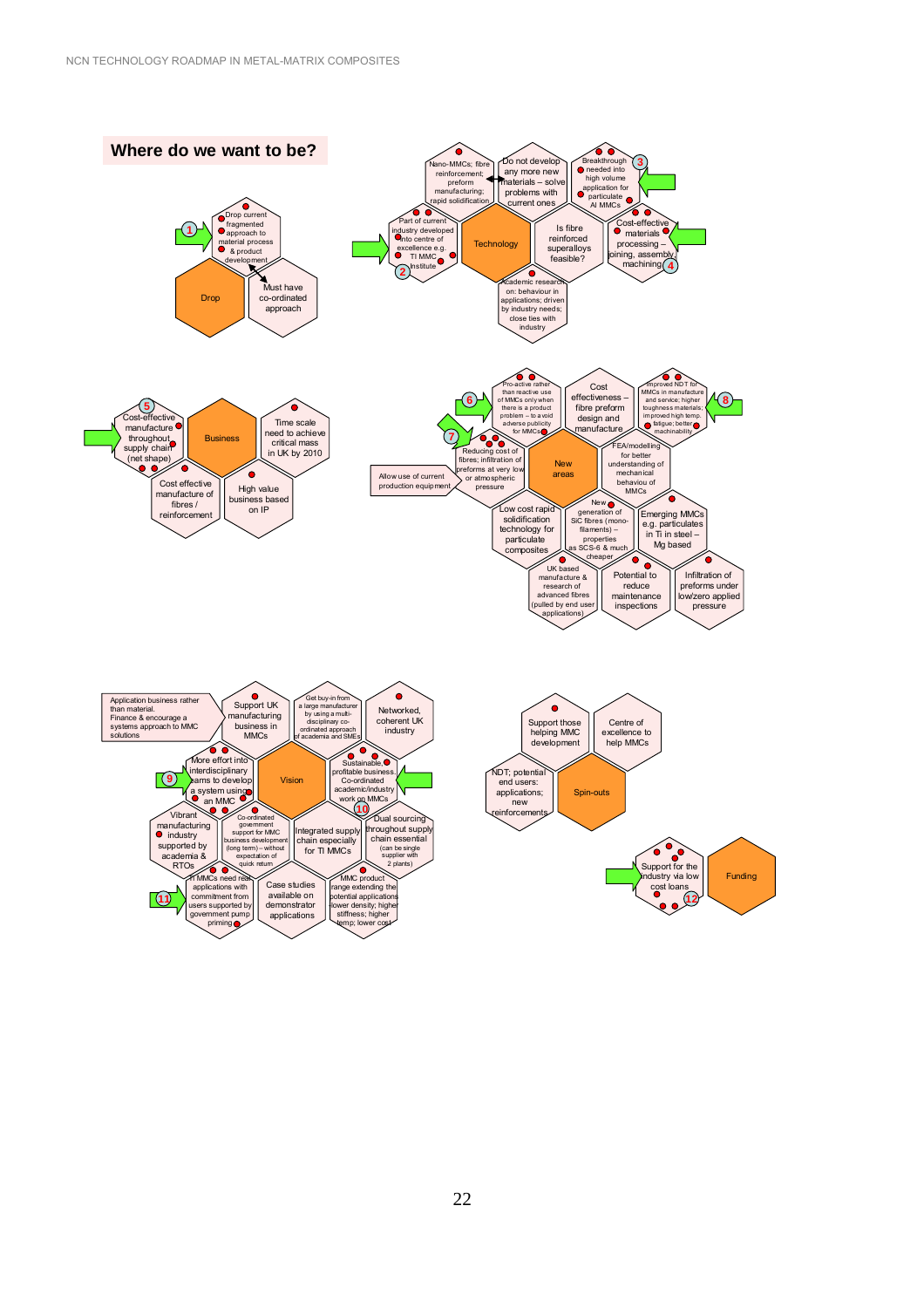#### **Priorities – Barriers and Actions:**



# **What is stopping us getting there?**



#### **What do we do to overcome the barriers?**





#### **What is stopping us getting there?**



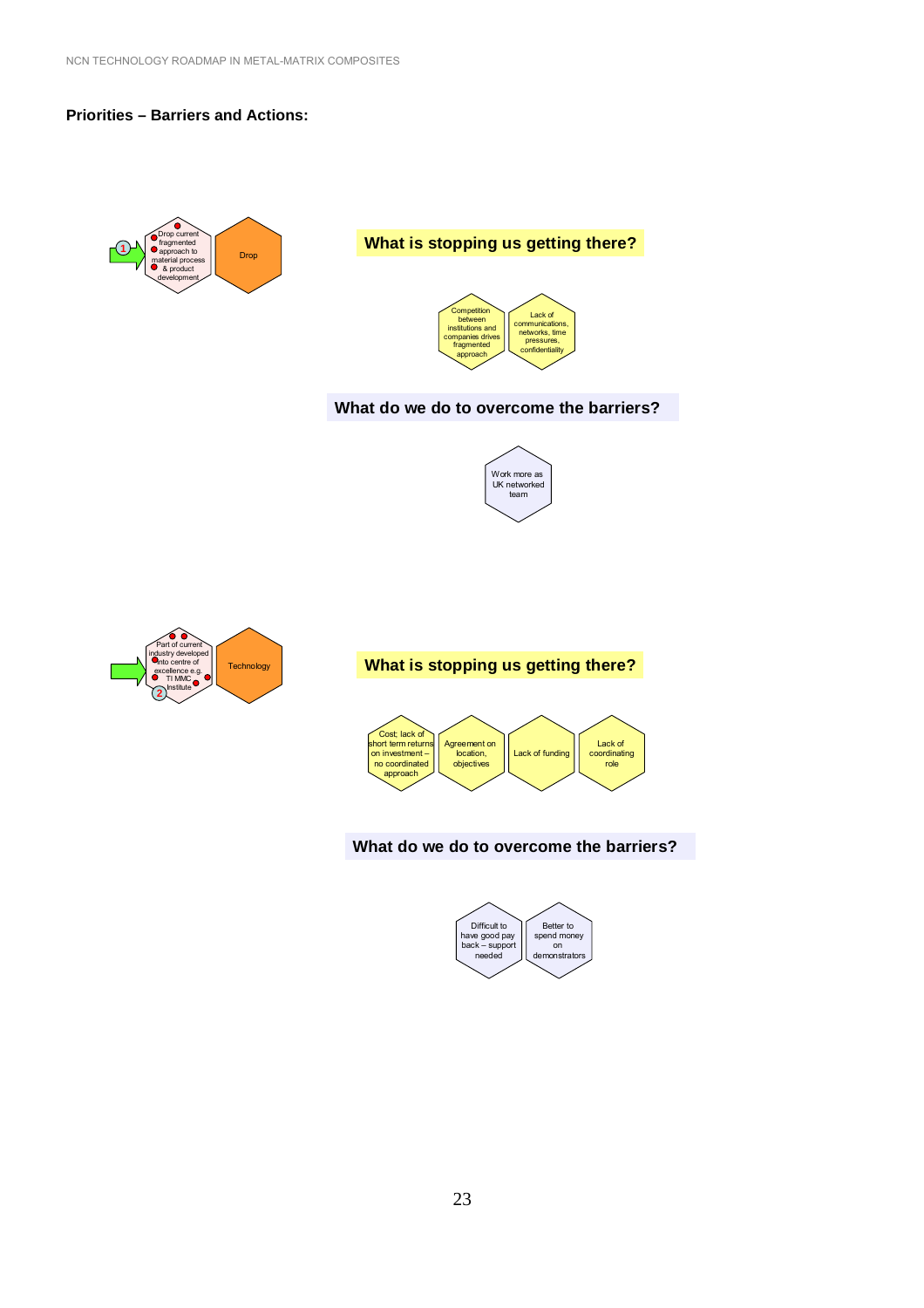



#### **What do we do to overcome the barriers?**





#### **What is stopping us getting there?**



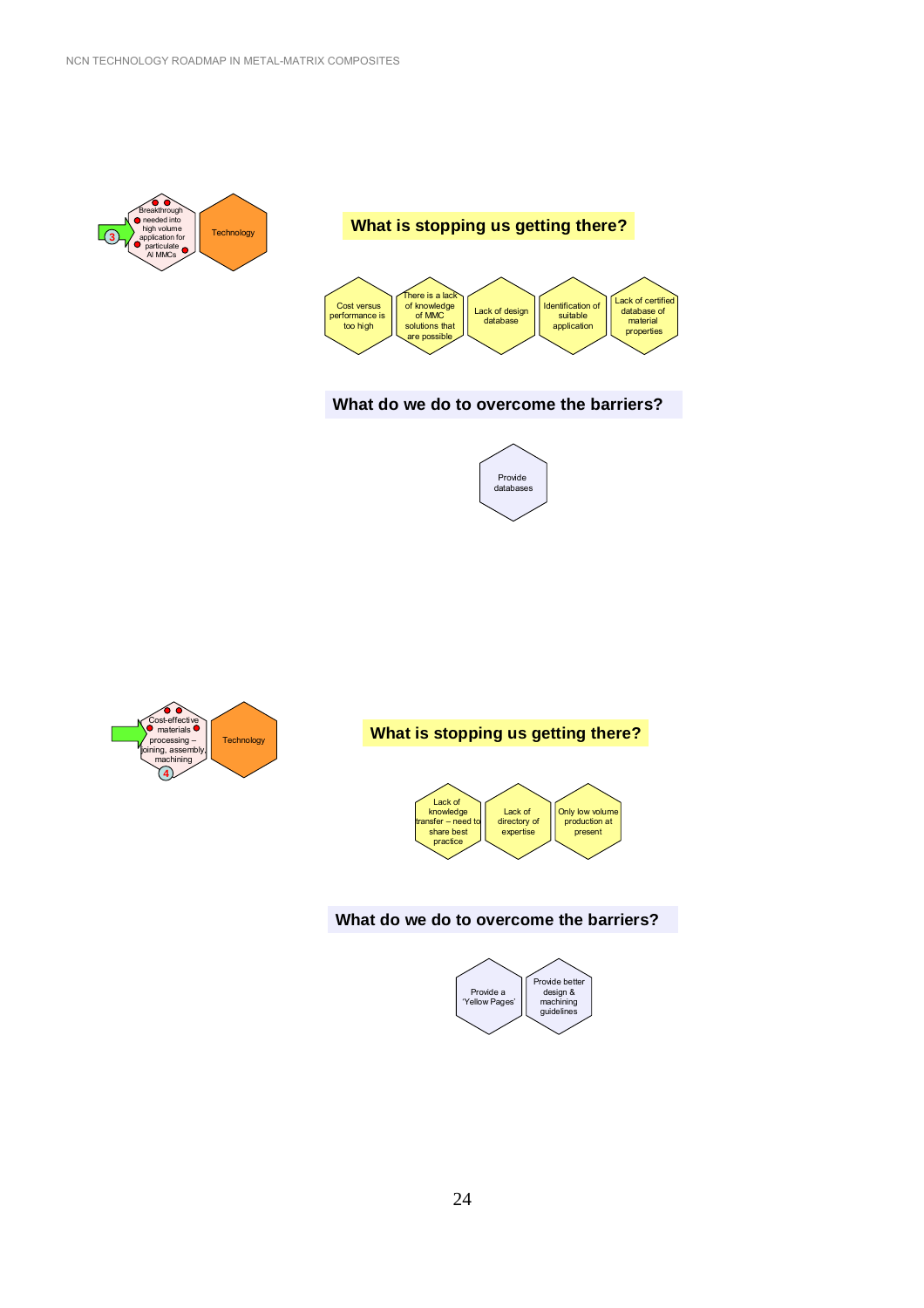







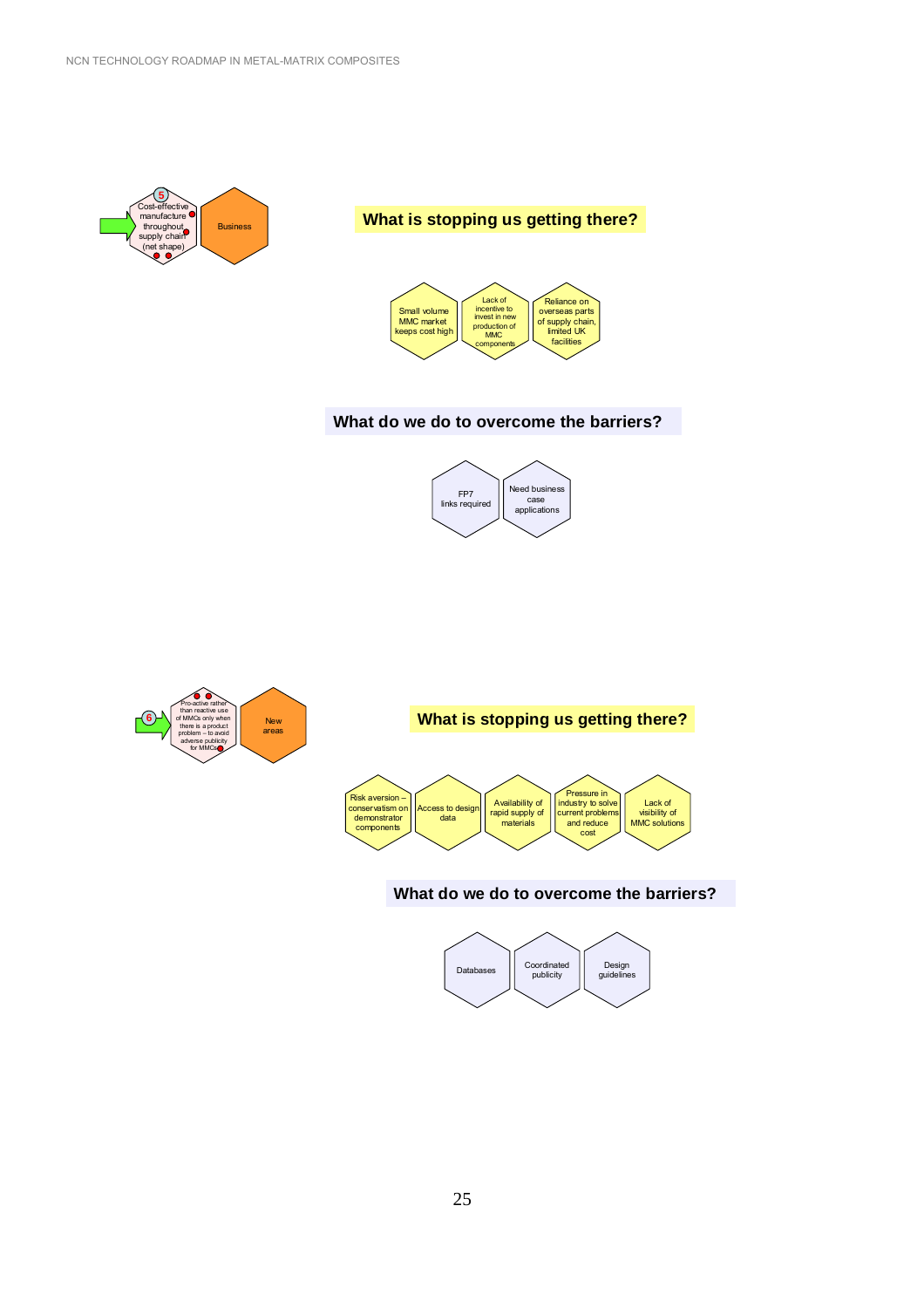



#### **What do we do to overcome the barriers?**





#### **What is stopping us getting there?**



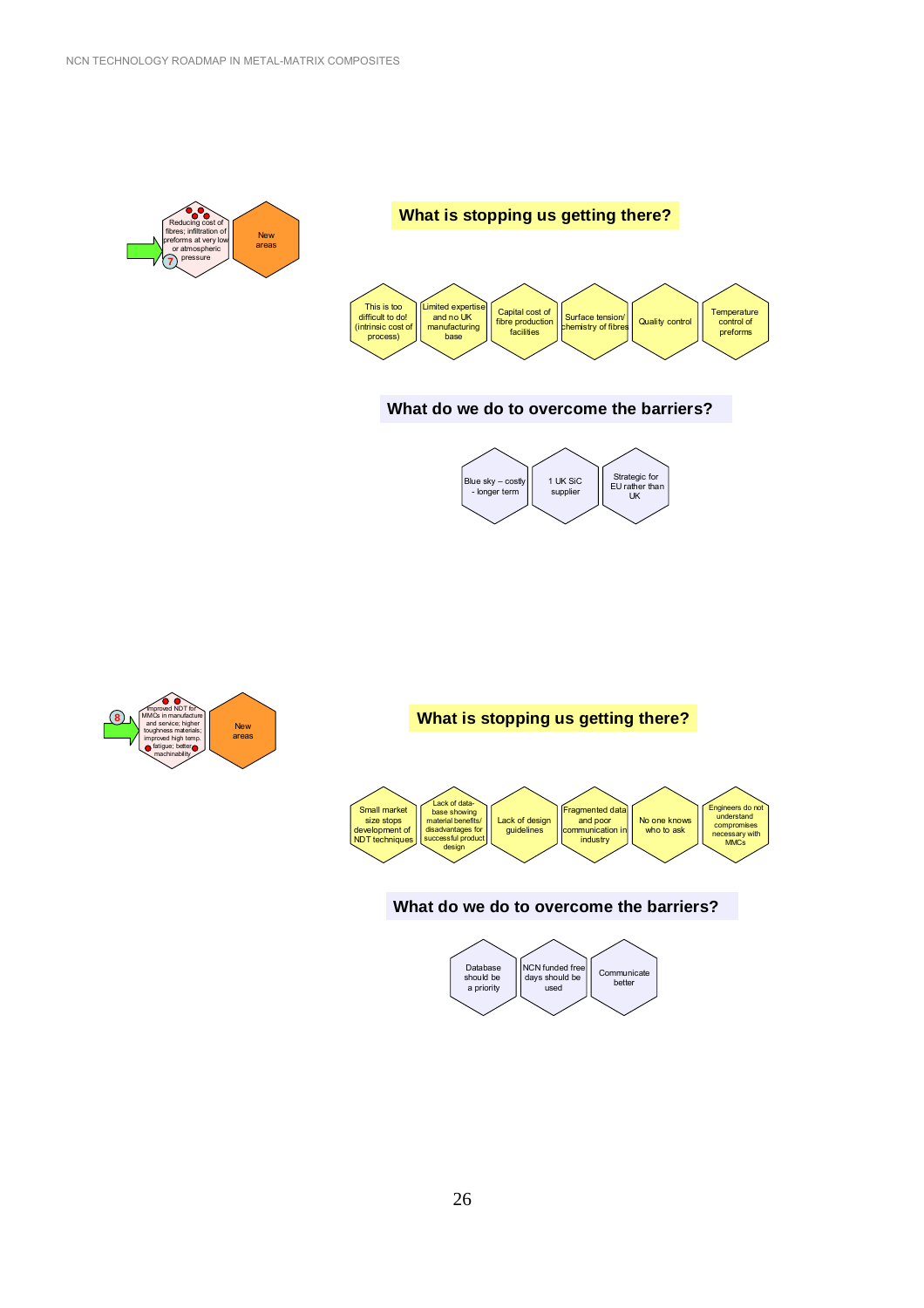



#### **What do we do to overcome the barriers?**





### **What is stopping us getting there?**